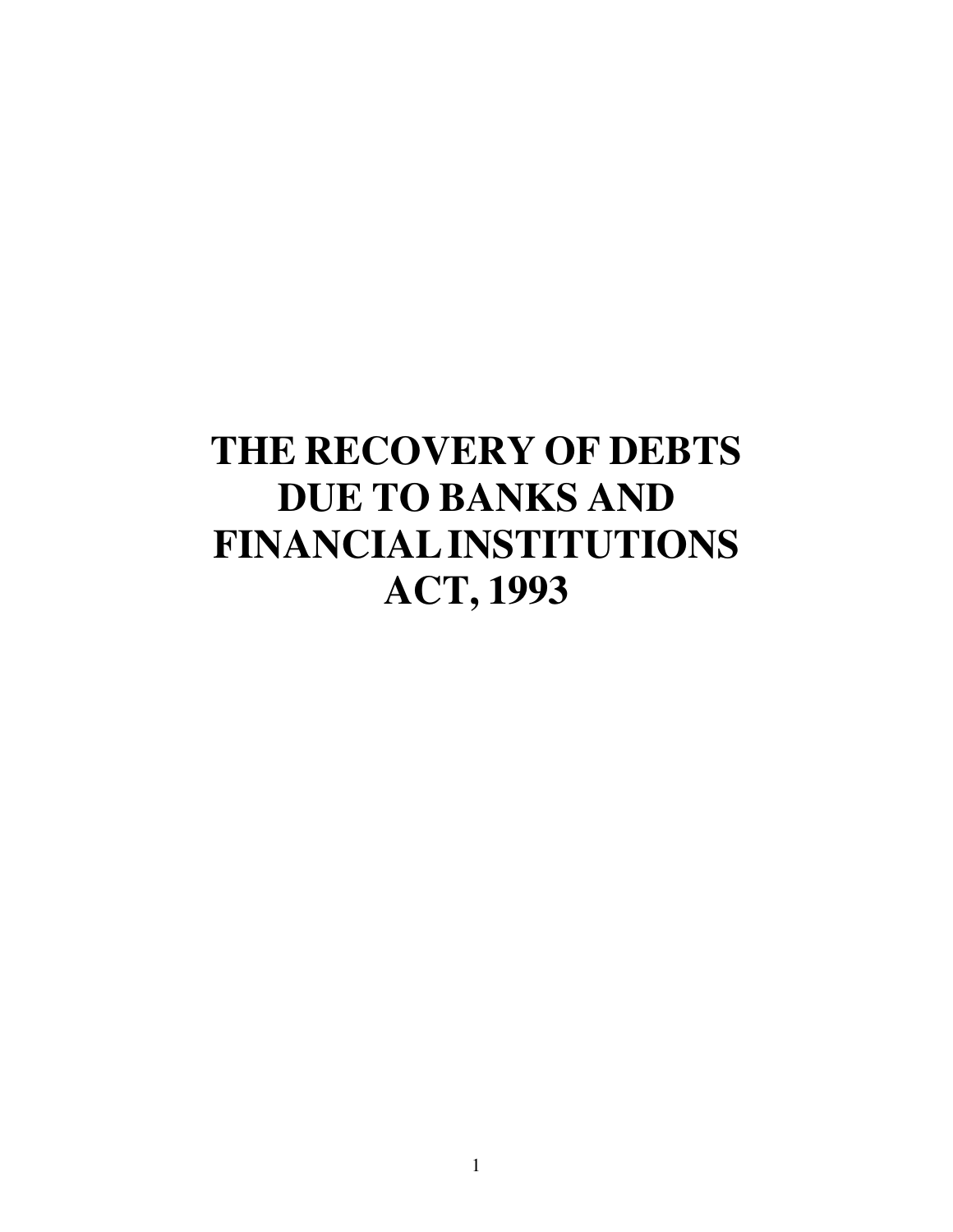## **THE RECOVERY OF DEBTS DUE TO BANKS AND FINANCIAL INSTITUTIONS ACT, 1993**

### **SECTIONS CONTENTS**

*Introduction*

### *CHAPTER I* **PRELIMINARY**

- 1. Short title, extent, commencement and application
- 2. Definitions

### *CHAPTER II*

### **ESTABLISHMENT OF TRIBUNAL AND APPELLATE TRIBUNAL**

- 3. Establishment of Tribunal
- 4. Composition of Tribunal
- 5. Qualifications for appointment as Presiding Officer
- 6. Term of Office
- 7. Staff of Tribunal
- 8. Establishment of Appellate Tribunal
- 9. Composition of Appellate Tribunal
- 10. Qualifications for appointment as Chairperson of the Appellate Tribunal.
- 11. Term of Office
- 12. Staff of the Appellate Tribunal
- 13. Salary and allowances and other terms and conditions of service of Presiding Officers
- 14. Filling up of vacancies
- 15. Resignation and removal
- 16. Orders constituting Tribunal or an Appellate Tribunal to be final and not to invalidate its proceedings

### *CHAPTER III*

### **JURISDICTION, POWERS AND AUTHORITY OF TRIBUNALS**

- 17. Jurisdiction, powers and authority of Tribunals.
- 17A. Power of Chairperson of Appellate Tribunal
- 18. Bar of Jurisdiction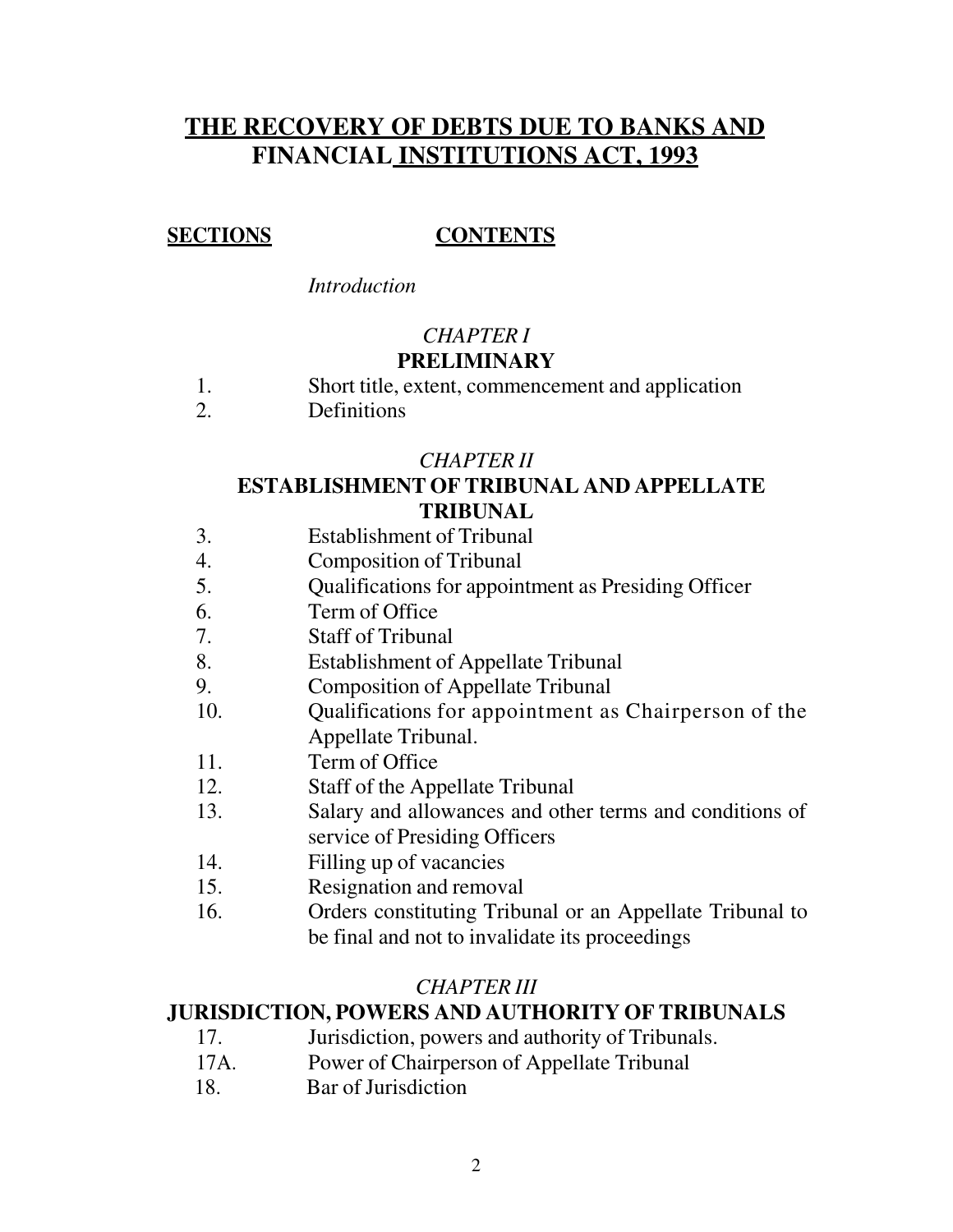### **SECTIONS CONTENTS**

## *CHAPTER IV*

### **PROCEDURE OF TRIBUNALS**

- 19. Application to the Tribunal
- 20. Appeal to the Appellate Tribunal
- 21. Deposit of amount of debt due, on filing appeal
- 22. Procedure and Powers of the Tribunal and the Appellate Tribunal
- 23. Right to legal representation and Presenting Officer
- 24. Limitation

### *CHAPTER V*

### **RECOVERY OF DEBT DETERMINED BY TRIBUNAL**

- 25. Modes of recovery of debts
- 26. Validity of certificate and amendment thereof
- 27. Stay of proceedings under certificate and amendment or withdrawal thereof
- 28. Other modes of recovery
- 29. Application of certain provisions of Income-tax Act
- 30. Appeal against the order of Recovery Officer

### *CHAPTER VI*

### **MISCELLANEOUS**

- 31. Transfer of pending cases
- 31A. Power of Tribunal to issue certificate of recovery in case of decree or order.
- 32. Chairperson, Presiding Officer and staff of Appellate Tribunal and Tribunal to be public servants
- 33. Protection of action taken in good faith
- 34. Act to have over-riding effect
- 35. Power to remove difficulties
- 36. Power to make rules
- 37. Repeal and saving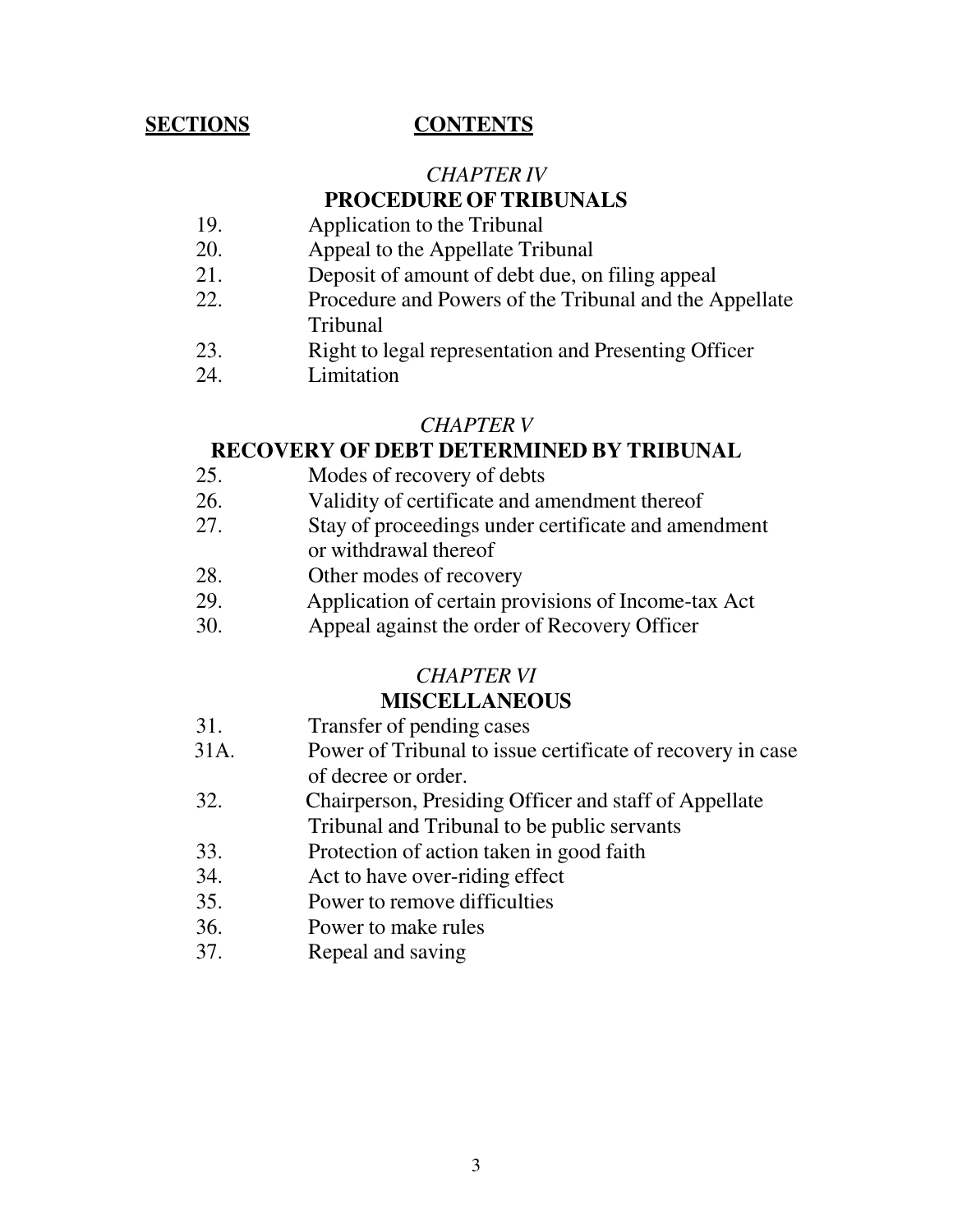### **THE RECOVERY OF DEBTS DUE TO BANKS AND FINANCIAL INSTITUTIONS ACT, 1993**

### **INTRODUCTION**

Banks and financial institutions have been experiencing considerable difficulties in recovering loans and enforcement of securities charge with them. The procedure for recovery of debts due to the banks and financial institutions, which is being followed, has resulted in a significant portion of the funds being blocked.

The Committee on the Financial System has considered the setting up of the Special Tribunals with special powers for adjudication of such matters and speedy recovery as critical to the successful implementation of the financial sector reforms. An urgent need was, therefore, felt to work out a suitable mechanism through which the dues, to the banks and financial institutions could be realised. In 1981 a committee had examined the legal and other difficulties, faced by banks and financial institutions and suggested remedial measures including changes in law. This committee also suggested setting up of Special Tribunals for recovery of dues of the banks and financial institutions by following a summary procedure. Keeping in view the recommendations of the above Committees, the Recovery of Debts due to Bank and Financial Institutions Bill, 1993 was introduced in the Parliament.

During the pendency of the Bill, while the Parliament was not in session, the President, having been satisfied that the circumstances exist which render it necessary for him to take immediate action to give effect to that Bill, promulgated the Recovery of Debts Due to Banks and Financial Institutions Ordinance, 1993 (Ord. 25 of 1993). To replace the said Ordinance by an Act the Recovery of Debts Due to Banks and Financial Institutions Bill was introduced in the Parliament.

#### **STATEMENT OF OBJECTS AND REASONS**

Banks and financial institutions at present experience considerable difficulties in recovering loans and enforcement of securities charged with them. The existing procedure for recovery of debts due to the banks and financial institutions has blocked a significant portion of their funds in unproductive assets, the value of which deteriorates with the passage of time. The Committee on the Financial System headed by Shri M. Narasimham has considered the setting up of the Special Tribunals with special powers for adjudication of such matters and speedy recovery as critical to the successful implementation of the financial sector reforms. An urgent need was, therefore, felt to work out a suitable mechanism through which the dues to the banks and financial institutions could be realized without delay. In 1981, a Committee under the Chairmanship of Shri T.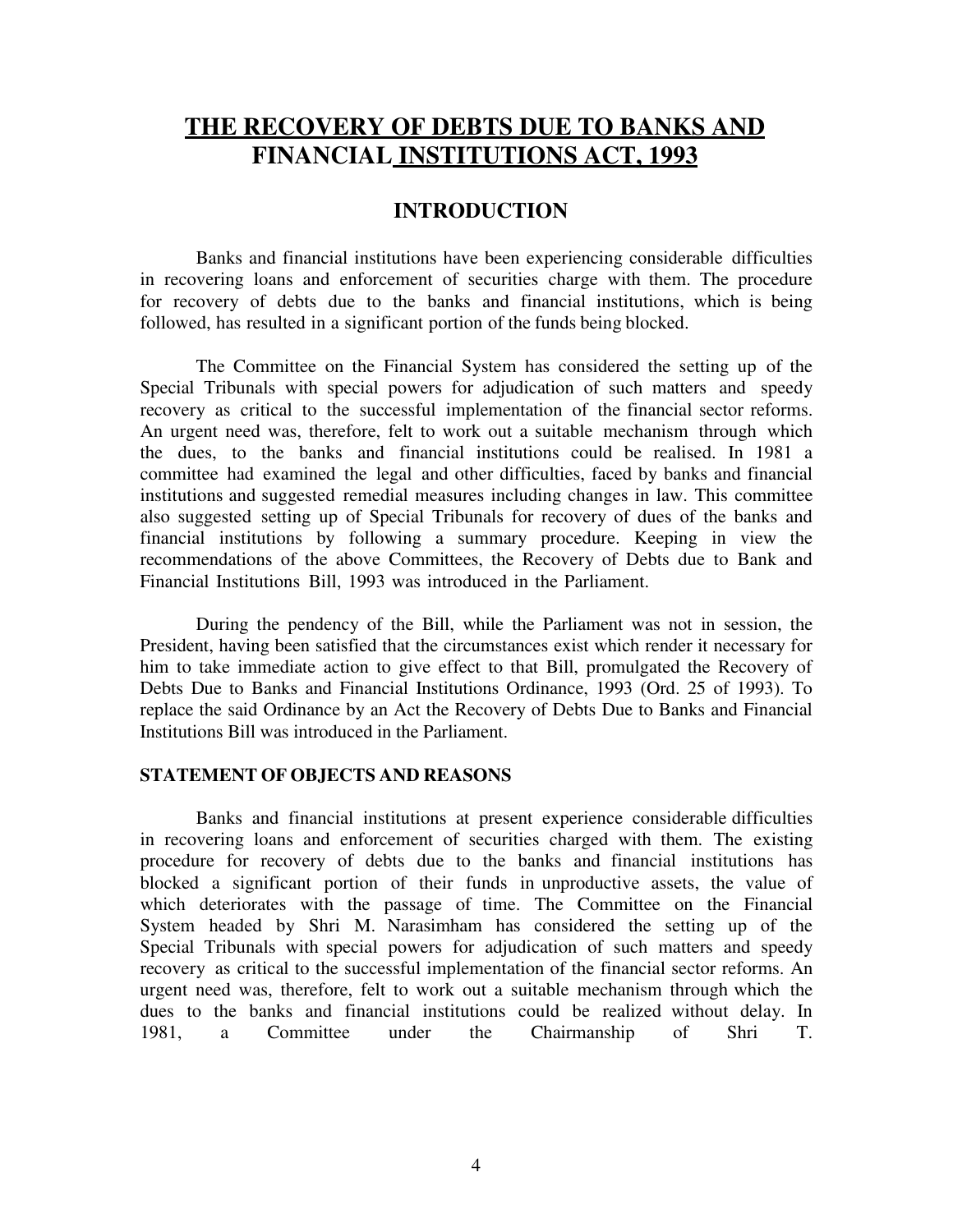Tiwari had examined the legal and other difficulties faced by banks and financial institutions and suggested remedial measures including changes in law. The Tiwari Committee had also suggested setting up of Special Tribunals for recovery of dues of the banks and financial institutions by following a summary procedure. The setting up of Special Tribunals will not only fulfill a long-felt need, but also will be an important step in the implementation of the Report of Narasimham Committee. Whereas on 30<sup>th</sup> September, 1990 more than fifteen lakhs of cases filed by the public sector banks and about 304 cases filed by the financial institutions were pending in various courts, recovery of debts involved more than Rs.5622 crores in dues of Public Sector Banks and about Rs.391 crores of dues of the financial institutions. The locking up of such huge amount of public money in litigation prevents proper utilisation and recycling of the funds for the development of the country.

The Bill seeks to provide for the establishment of Tribunal and Appellate Tribunals for expeditious adjudication and recovery of debts due to banks and financial institutions. Notes on clauses explain in detail the provisions of the Bill.

### **ACT 51 OF 1993**

The Recovery of Debts Due to Banks and Financial Institutions Bill having been passed by both the Houses of Parliament received the assent of the President on 27th August 1993. It came on the Statute Book as THE RECOVERY OF DEBTS DUE TO BANKS AND FINANCIAL INSTITUTIONS ACT, 1993 (51 of 1993).

### **LIST OF AMENDING ACTS**

- 1. The Recovery of Debts Due to Banks and Financial Institutions (Amendment) Act, 1995 (28 of 1995).
- 2. The Recovery of Debts Due to Banks and Financial Institutions (Amendment) Act, 2000 (1 of 2000).
- 3. The Enforcement of Security Interest and Recovery of Debts Laws (Amendment) Act, 2004 (30 of 2004) (w.r.e.f. 11-11-2004).
- 4. The Enforcement of Security Interest and Recovery of Debts Laws (Amendment) Act, 2012 (1of 2013) (w.e.f. 15-1-2013).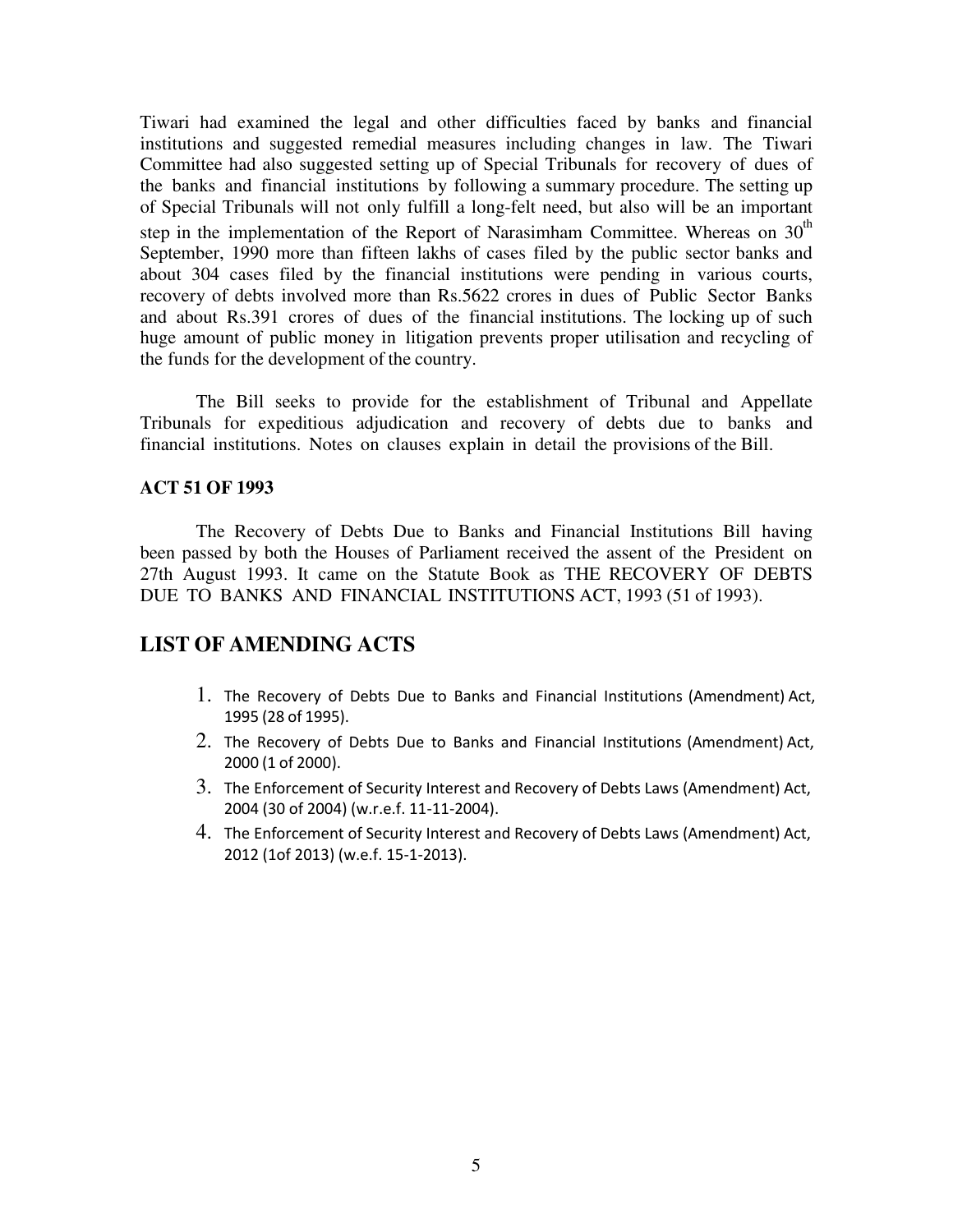### **THE RECOVERY OF DEBTS DUE TO BANKS AND FINANCIAL INSTITUTIONS ACT, 1993**

### (51 of 1993)

 $[27<sup>th</sup>$  August, 1993]

*An Act to provide for the establishment of Tribunals for expeditious adjudication and recovery of debts due to banks and financial institutions and for matters connected therewith or incidental thereto.*

Be it enacted by Parliament in Forty-fourth Year of the Republic of India as follows:-

### *CHAPTER I*

#### **PRELIMINARY**

**1. Short title, extent, commencement and application.—**(1) This Act may be called the Recovery of Debts Due to Banks and Financial Institutions Act, 1993.

(2) It extends to the whole of India except the State of Jammu and Kashmir.

(3) It shall be deemed to come into force on the  $24<sup>th</sup>$  day of June.

1993.

(4) The provisions of this Act shall not apply where the amount of debt due to any bank or financial institution or to a consortium of banks or financial institutions is less than ten lakh rupees or such other amount, being not less than one lakh rupees, as the Central Government may, by notification, specify.

#### **Comments**

Object of the Act is to facilitate creation of special machinery for speedy recovery of dues of banks and financial institutions; United Bank of India v. Satyawati Tandon, AIR 2010 SC 3413: (2010) 8 SCC110: JT 2010 (7) SC 651.

**2. Definitions.—**In this Act, unless the context otherwise requires,--

(a) "Appellate Tribunal" means an Appellate Tribunal established under sub-section (1) of Section 8;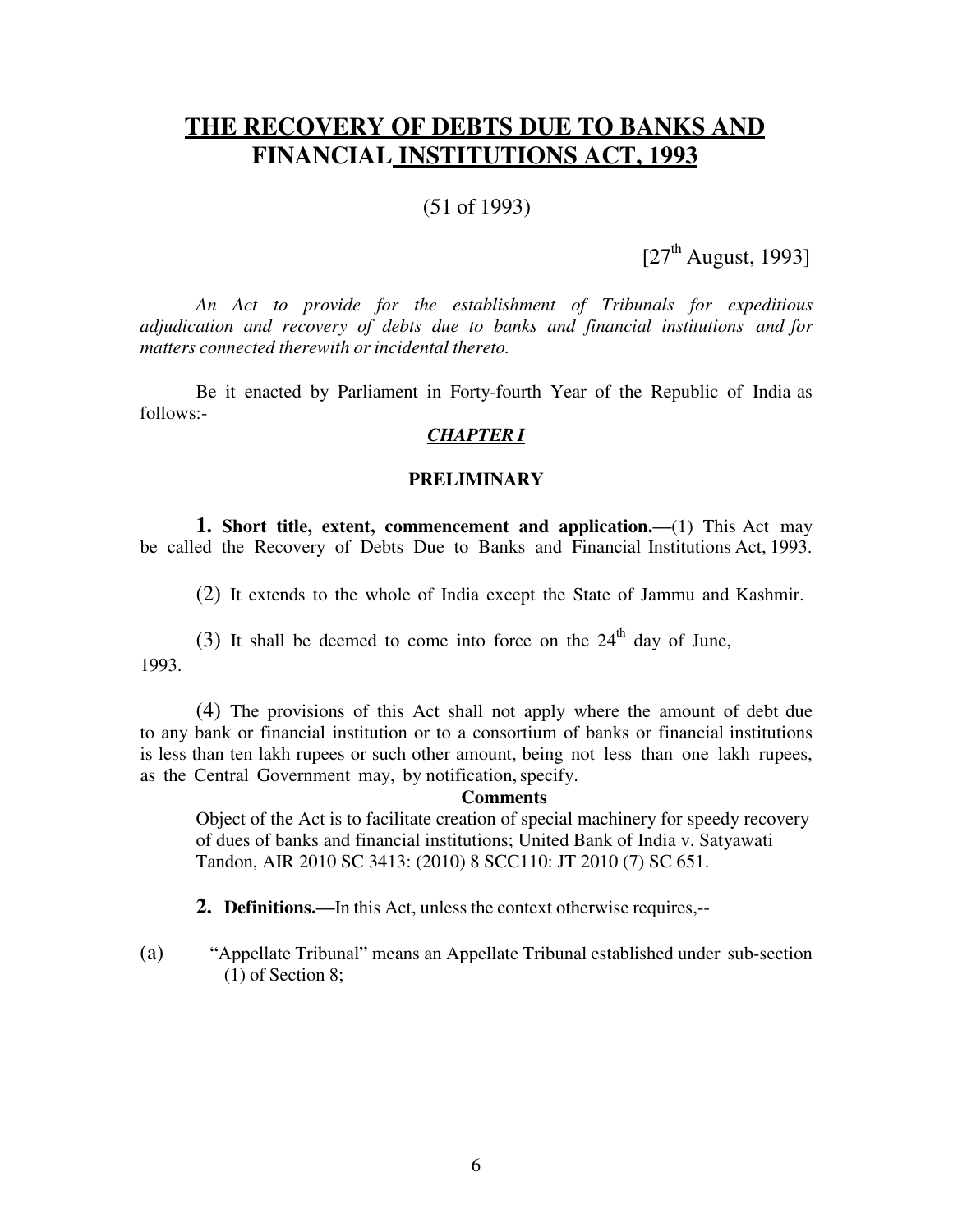- (b) "application" means an application made to a Tribunal under Section.19;
- (c) "appointed day", in relation to a Tribunal or an Appellate Tribunal, means the date on which such Tribunal is established under sub- section (1) of Section 3 or, as the case may be, sub-section (1) of Section 8;
- $(d)$  "bank" means—
	- (i) banking company;
	- (ii) a corresponding new bank;
	- (iii) State Bank of India;
	- (iv) a subsidiary bank; or
	- (v) a Regional Rural Bank;
	- $(vi)$ <sup>1</sup>[A multi-State co-operative bank;]
- (e) "banking company" shall have the meaning assigned to it in clause (c) of section 5 of the Banking Regulation Act, 1949 (10 of 1949);
- $^{2}$ [(ea) "Chairperson" means a Chairperson of an Appellate Tribunal **a**ppointed under section 9;]
- $(f)$  "corresponding new bank" shall have the meaning assigned to it in clause (da) of section 5 of the Banking Regulation Act, 1949 (10 of 1949);
- $3\text{[g)}$  "debt" means any liability (inclusive of interest) which is claimed as due from any person by a bank of a financial institution or by a consortium of banks or financial institutions during the course of any business activity undertaken by the bank or the financial institution or the consortium under any law for the time being in force, in cash or otherwise, whether secured or unsecured, or assigned, or whether payable under a decree or order of any civil court or any arbitration award or otherwise or under a mortgage and subsisting on, and legally recoverable on, the date of the application;]
- $(h)$  "financial institution" means— (i) a public financial institution within the meaning of Section 4A of the Companies Act, 1956 (1 of 1956);

<sup>1.</sup> Ins. By Act 1 of 2013, sec.12 (w.e.f. 15-1-2013, vide S.O. 171 (E), dated 15-1-2013

<sup>2.</sup> Ins. by Act 1 of 2000, sec. 3 (w.r.e.f. 17.1.2000)

<sup>3.</sup> Subs. by Act 1 of 2000, sec. 3, for clause (g) (w.r.e.f. 17.1.2000).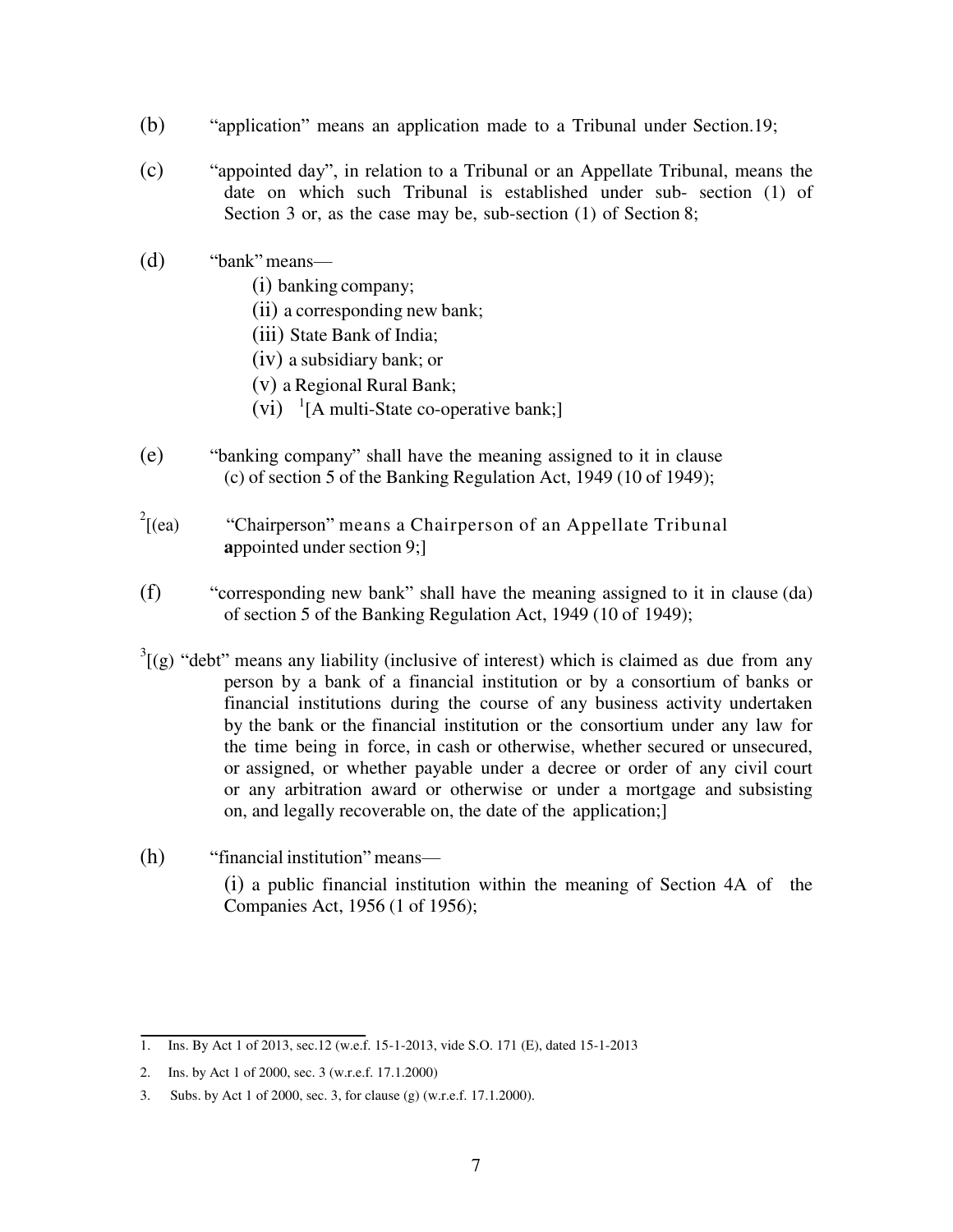$1$  [(ia) The securitisation company or reconstruction company which has obtained a certificate of registration under sub-section (4) of section 3 of the Securitisation and Reconstruction of Financial Assets and Enforcement of Security Interest Act, 2002 (54 of 2002);]

(ii) such other institution as the Central Government may, having regard to its business activity and the area of its operation in India by notification, specify;

- $(i)$  "notification" means a notification published in the Official Gazette;
- (j) "prescribed" means prescribed by rules made under this Act;
- $2^{2}$ [(ja) "Presiding Officer" means the Presiding Officer of the Debts Recovery Tribunal appointed under sub-section (1) of section 4;]
- (k) "Recovery Officer" means a Recovery Officer appointed by the Central Government for each Tribunal under sub-section (1) of section 7;
- (l) 
"Regional Rural Bank" means a Regional Rural Bank established under section 3 of the Regional Rural Bank Act, 1976 (21 of 1976);
- (m) 
"State Bank of India" means the State Bank of India constituted under section 3 of the State Bank of India Act, 1955 (23 of 1955);

 $(n)$  "subsidiary bank" shall have the meaning assigned to it in clause (k) of section 2 of the State Bank of India (Subsidiary Banks) Act, 1959 (38 of 1959);

(o) ―Tribunal‖ means the Tribunal established under sub-section (1) of section 3. **COMMENTS** 

(i) Clause (c) of section 5 of the Banking Regulation Act, 1949, is reproduced below:

(c) "banking company" means any company which transacts the business of banking in India.

<sup>&</sup>lt;sup>1</sup> Ins. by Act 30 of 2004, sec. 19 (w.r.e.f. 11.11.2004)

<sup>&</sup>lt;sup>2</sup>Ins. by Act 1 of 2000, sec. 3 (w.r.e.f. 17.1.2000)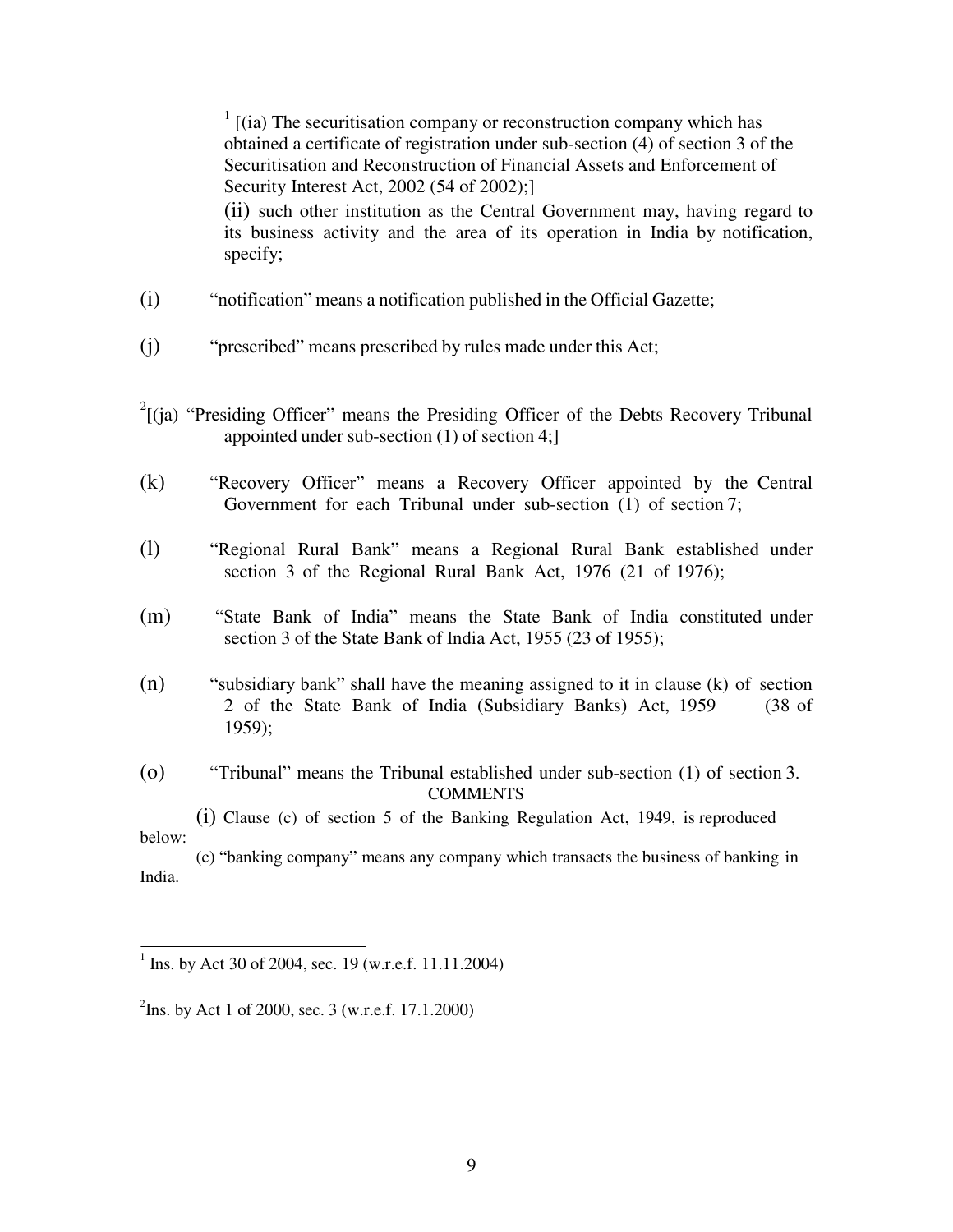Explanation. – Any company which is engaged in the manufacture of goods or carries on any trade and which accepts deposits of money from the public merely for the purpose of financing its business as such manufacturer or trader shall not be deemed to transact the business of banking within the meaning of this clause.

(ii) Clause (da) of section 5 of the Banking Regulation Act, 1949 defines the expression "corresponding new bank" as follows:--

(da) "corresponding new bank" means a corresponding new bank constituted under section 3 of the Banking Companies (Acquisition and Transfer of Undertakings) Act, 1970 (5 of 1970), or under section 3 of the Banking Companies (Acquisition and Transfer of Undertakings) Act, 1980 (4of 1980).

(iii) Section 4A of the Companies Act, 1956 (1 of 1956) is reproduced below:

4A. Public financial institutions.  $- (1)$  Each of the financial institutions specified in this sub-section shall be regarded, for the purposes of this Act, as a public financial institution, namely.

(i) the Industrial Credit and Investment Corporation of India Limited, a company formed and registered under the Indian Companies Act, 1913;

(ii) the Industrial Finance Corporation of India, established under section 3 of the Industrial Financial Corporation Act, 1948;

(iii) the Industrial Development Bank of India, established under section 3 of the Industrial Development Bank of India Act, 1964;

(iv) the Life Insurance Corporation of India, established under section 3 of the Life Insurance Corporation Act, 1956;

(v) the Unit Trust of India, established under section 3 of the Unit Trust of India Act, 1963.

(vi) The infrastructure Development Finance Company Limited, a company formed and registered under this Act.

(2) Subject to the provisions of sub-section (1) the Central Government may, by notification in the Official Gazette, specify such other institution as it may think fit to be a public financial institution:

Provided that no institution shall be so specified unless –

(i) It has been establish or constituted by or under any Central Act; or

 $(ii)$  Not less than fifty – one per cent of the paid-up share capital of such institution is held or controlled by the Central Government.

Physical domain over hypothecated goods in no way a sine qua non for enforcing Bank's rights against the borrower; Eureka Forbes Limited V. Allahabad Bank, (2010) 6 SCC 193: JT 2010 (5) SC 144: (2010) 4 SCALE 625.

### *CHAPTER II*

### **ESTABLISHMENT OF TRIBUNAL AND APPELLATE TRIBUNAL**

**3. Establishment of Tribunal.** (1) The Central Government shall, by notification, establish one or more Tribunals, to be known as the Debts Recovery Tribunal, to exercise the jurisdiction, powers and authority conferred on such Tribunal by or under this Act.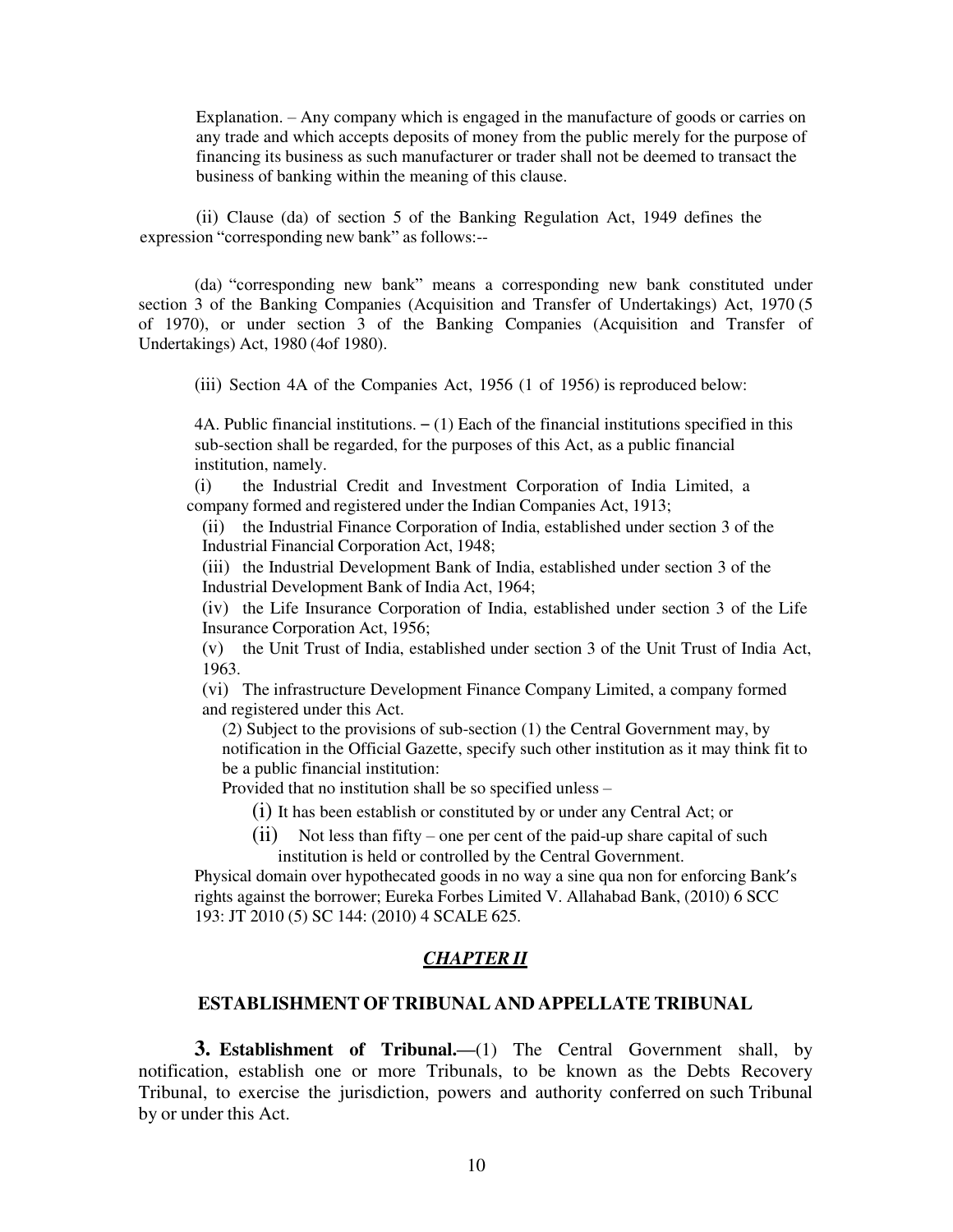(2) The Central Government shall also specify, in the notification referred to in sub-section (1), the areas within which the Tribunal may exercise jurisdiction for entertaining and deciding the applications filed before it.

#### **COMMENTS**

In exercise of its legislative power, relating to banking, the Parliament can provide the mechanism by which monies due to the Bank and Financial Institutions can be recovered. The Debt Recovery Tribunals have been set up in regard to the debts due to the bank; *Union of India V. Delhi High Court Bar Association,* 2002 (2) Supreme 435.

**4. Composition of Tribunal.—**(1) A Tribunal shall consist of one person only (hereinafter referred to as the Presiding Officer) to be appointed by notification, by the Central Government.

(2) Notwithstanding anything contained in sub-section (1), the Central Government may authorise the Presiding Officer of one Tribunal to discharge also the functions of the Presiding Officer of another Tribunal.

**5. Qualifications for appointment as Presiding Officer.—**A person shall not be qualified for appointment as the Presiding Officer of a Tribunal unless he is, or has been, or is qualified to be, a District Judge.

**6. Term of Office.—**The Presiding Officer of a Tribunal shall hold office for a term of five years from the date on which he enters upon his office or until he attains the age of  $\frac{1}{1}$ [sixty-two years], whichever is earlier.

**7. Staff of Tribunal.—**(1) The Central Government shall provide the Tribunal  $2$ [with one or more Recovery Officers] and such other officers and employees as that Government may think fit.

 $(2)$ <sup>3</sup>[The Recovery Officers] and other officers and employees of a Tribunal shall discharge their functions under the general superintendence of the Presiding Officer.

(3) The salaries and allowances and other conditions of service of the  $A^4$ [Recovery Officers] and other officers and employees of a Tribunal shall be such as may be prescribed

**8.** Establishment of Appellate Tribunal.—(1) The Central Government shall, by notification, establish one or more Appellate Tribunals, to be known as the Debts Recovery Appellate Tribunal, to exercise the jurisdiction, powers and authority conferred on such Tribunal by or under this Act.

 $1$  Subs. by Act 28 of 1995, sec. 2, for "sixty years" (w.e.f. 9-8-1995).

 $2$  Subs. by Act 1 of 2000, sec. 4, for "with a Recovery Officer" (w.r.e.f. 17-1-2000).

 $3$  Subs. by Act 1 of 2000, sec. 4, for "The Recovery Officer" (w.r.e.f. 17-1-2000).

 $4$ . Subs. by Act 1 of 2000, sec. 4, for "Recovery Officer" (w.r.e.f. 17-1-2000)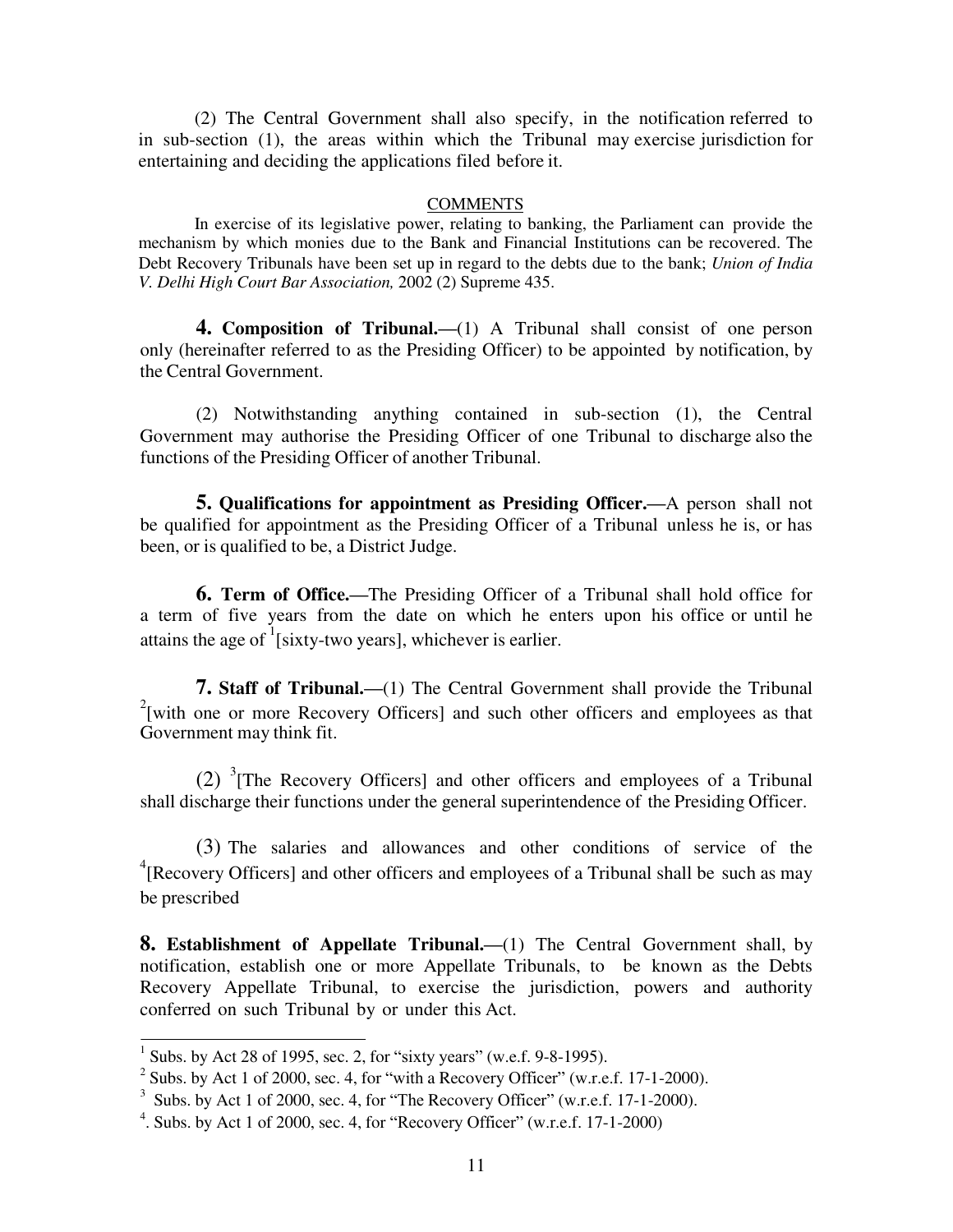(2) The Central Government shall also specify in the notification, referred to in sub-section (1) the Tribunals in relation to which the Appellate Tribunal may exercise jurisdiction.

 $\frac{1}{1}$ [(3). Notwithstanding anything contained in sub-sections (1) and (2), the Central Government may authorise the Chairperson of one Appellate Tribunal to discharge also the functions of the Chairperson of other Appellate Tribunal.]

**9. Composition of Appellate Tribunal.—**An Appellate Tribunal shall consist of one person only (hereinafter referred to as  $2$ [the Chairperson of the Appellate Tribunal] to be appointed, by notification, by the Central Government.

**10. Qualifications for appointment as <sup>3</sup> [Chairperson of the Appellate Tribunal].—A** person shall not be qualified for appointment as <sup>4</sup>[the Chairperson of an Appellate Tribunal] unless he—

- (a) is, or has been, or is qualified to be, a Judge of a High Court; or
- (b) has been a member of the Indian Legal Service and has held a post in Grade I of that service for at least three years; or
- (c) has held office as the Presiding Officer of a Tribunal for at least three years.

**11. Term of Office.— 5** [The Chairperson of an Appellate Tribunal] shall hold office for a term of five years from the date on which he enters upon his office or until he attains the age of  $\frac{6}{5}$ [sixty-five years], whichever is earlier.

 $1$  Ins. by Act 1 of 2000, sec. 5 (w.r.e.f. 17-1-2000).

<sup>&</sup>lt;sup>2</sup> Subs. by Act 1 of 2000, sec.2, for "the Presiding Officer of the Appellate Tribunal" (w.r.e.f. 17-1-2000).

 $3$  Subs. by Act 1 of 2000, sec. 2, for "Presiding Officer of the Appellate Tribunal" (w.r.e.f. 17-1-2000).

 $4\overline{\smash{6}}$  Subs. by Act 1 of 2000, sec. 2, for "Presiding Officer of the Appellate Tribunal" (w.r.e.f. 17-1-2000).

 $<sup>5</sup>$  Subs. by Act 1 of 2000, sec. 2, for "the Presiding Officer of an Appellate Tribunal" (w.r.e.f. 17-</sup> 1-2000).

 $6$  Subs. by Act 28 of 1995, sec. 3, for "sixty-two years" (w.e.f. 9-8-1995).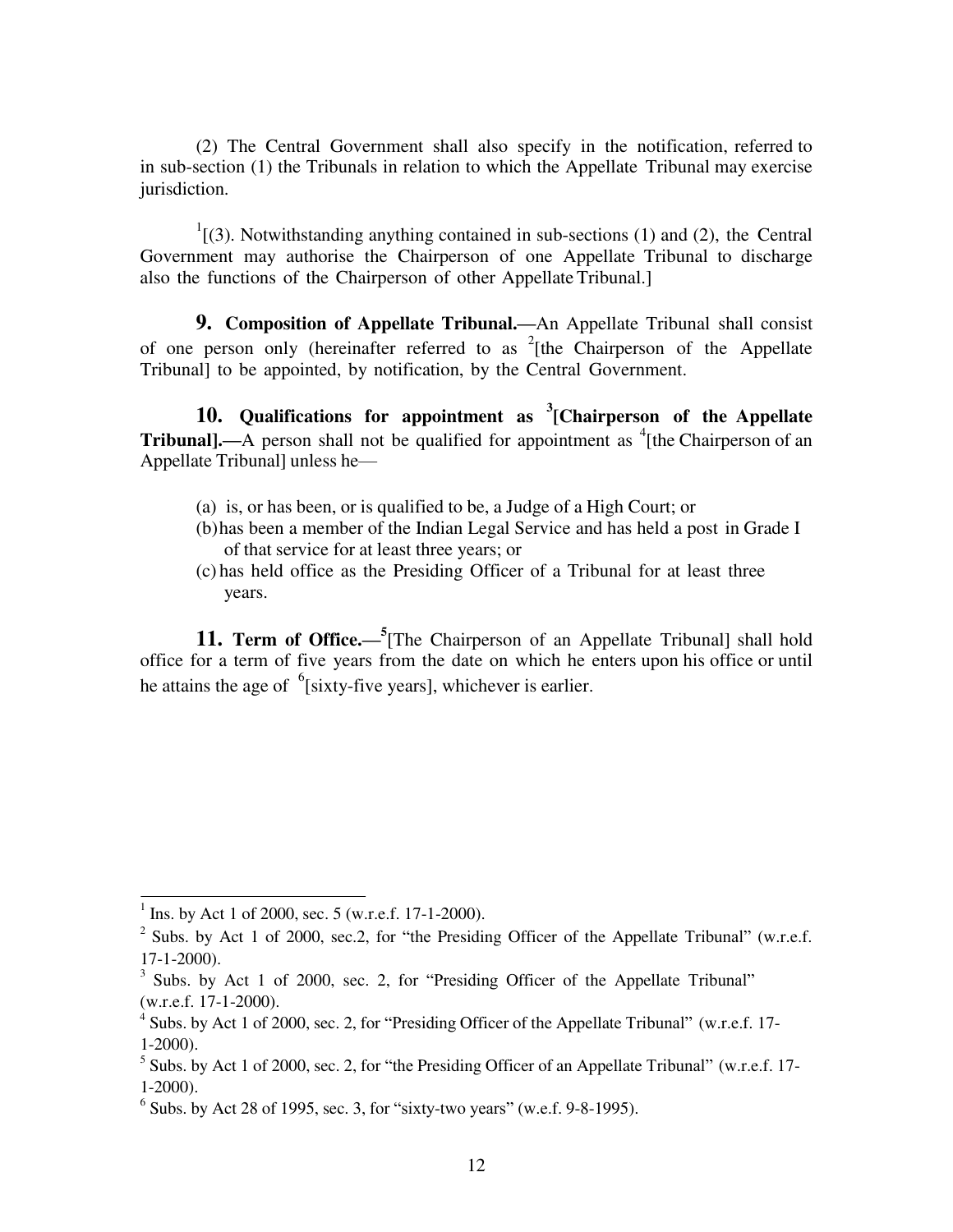**12. Staff of the Appellate Tribunal.—**The provisions of section 7 (except those relating to Recovery Officer) shall, so far as may be, apply to an Appellate Tribunal as they apply to a Tribunal and accordingly references in that section to "Tribunal" shall be construed as references to "Appellate Tribunal" and references to "Recovery Officer" shall be deemed to have been omitted.

**13. Salary and allowances and other terms and conditions of service of Presiding Officers.—**The salary and allowances payable to and the other terms and conditions of service (including pension, gratuity and other retirement benefits) of, <sup>1</sup>[the Presiding Officer of a Tribunal or the Chairperson of an Appellate Tribunal] shall be such as may be prescribed:

Provided that neither the salary and allowances nor the other terms and conditions of service of  $2$ <sup>[the Presiding Officer of a Tribunal or the Chairperson of</sup> an Appellate Tribunal shall be varied to his] disadvantage after appointment.

**14. Filling up of vacancies.—**If, for any reason other than temporary absence, any vacancy occurs in the officer of  $\frac{1}{1}$  [the Presiding Officer of a Tribunal or the Chairperson of an Appellate Tribunal], then the Central Government shall appoint another person in accordance with the provisions of this Act to fill the vacancy and the proceedings may be continued before the Tribunal or the Appellate Tribunal from the stage at which the vacancy is filled.

**15. Resignation and removal.—(1) 1 [The Presiding Officer of a Tribunal** or the Chairperson of an Appellate Tribunal] may, by notice in writing under his hand addressed to the Central Government, resign his office:

Provided that <sup>3</sup>[the Presiding Officer of a Tribunal or the Chairperson of an Appellate Tribunal] shall, unless he is permitted by the Central Government to relinquish his office sooner, continue to hold office until the expiry of three months from the date of receipt of such notice or until a

Subs. by Act 1 of 2000, sec. 2, for "the Presiding Officer of a Tribunal or an Appellate Tribunal" (w.r.e.f. 17-1-2000).

<sup>&</sup>lt;sup>2</sup>. Subs. by Act 1 of 2000, sec. 6, for "the said Presiding Officers shall be varied to their" (w.r.e.f. 17-1-2000).

 $3$  Subs. by Act 1 of 2000, sec. 7, for "the said Presiding Officer" (w.r.e.f. 17-1-2000).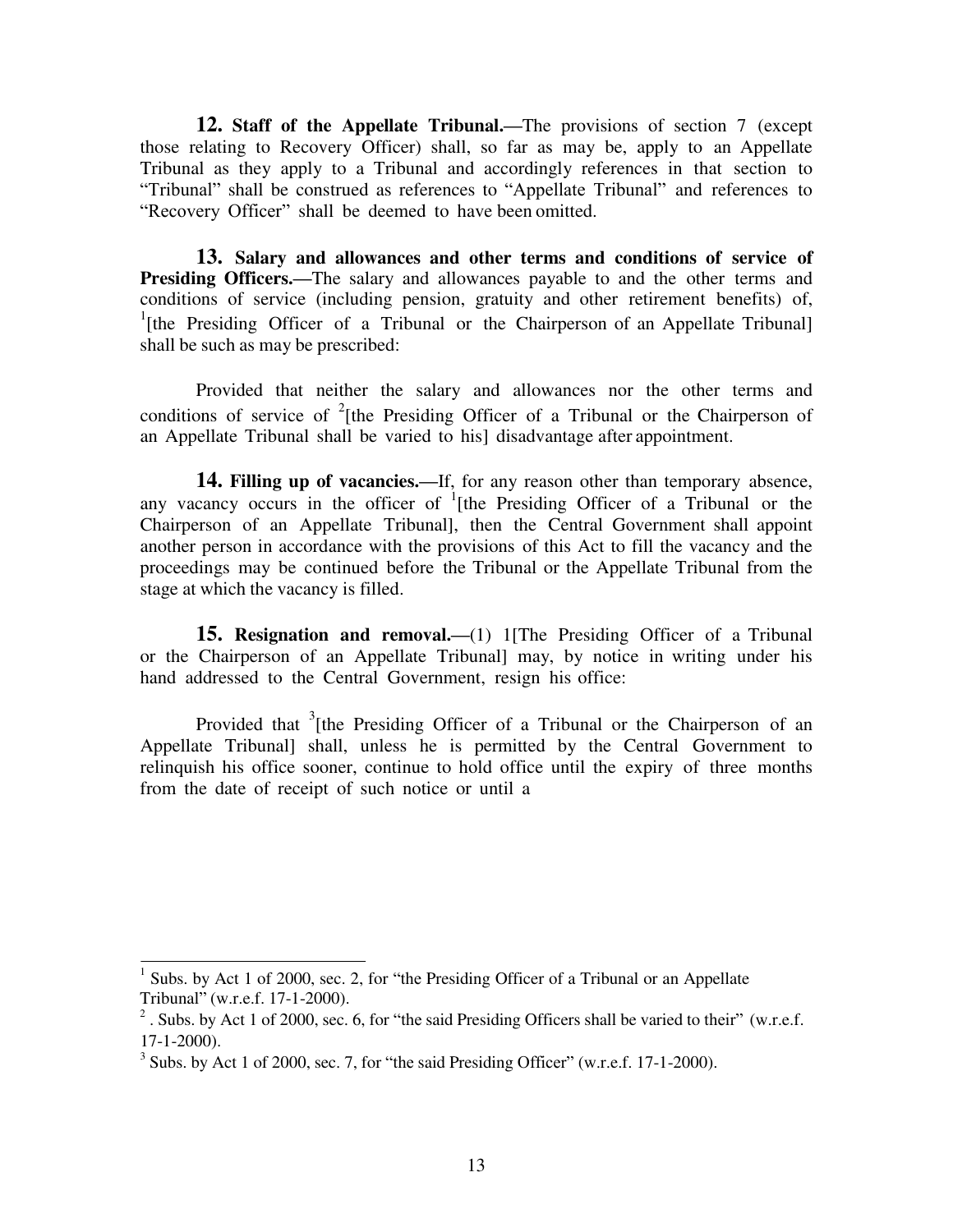person duly appointed as his successor enters upon his office or until the expiry of his term of office, whichever is the earliest.

(2) <sup>1</sup> [The Presiding Officer of a Tribunal or the Chairperson of an Appellate Tribunal] shall not be removed from his office except by an order made by the Central Government on the ground of proved misbehavior or incapacity after inquiry,--

- (a) in the case of the Presiding Officer of a Tribunal, made by a Judge of a High Court;
- (b)in the case of [the Chairperson of an Appellate Tribunal], made by a Judge of the Supreme Court, in which  $2$ [the Presiding Officer of a Tribunal or the Chairperson of an Appellate Tribunal] has been informed of the charges against him and given a reasonable opportunity of being heard in respect of these charges.

 $3$ [Provided that the Central Government, during the pendency of the inquiry against the Presiding Officer of a Chairperson, as the case may be, may, after consulting the Chairperson of the Section Committee constituted for selection of Presiding Officer or Chairperson, pass an order suspending the Presiding Officer or the Chairperson, it is satisfied that he should cease to discharge his functions as a Presiding Officer or Chairperson, as the case may be.]

(3) The Central Government may, by rules, regulate the procedure for the investigation of misbehaviour or incapacity of  $\frac{4}{1}$ [the Presiding Officer of a Tribunal or the Chairperson of an Appellate Tribunal].

**16. Orders constituting Tribunal or an Appellate Tribunal to be final and not to invalidate its proceedings.—**No order of the Central Government appointing any person as <sup>5</sup>[the Presiding Officer of a Tribunal or Chairperson of an Appellate Tribunal] shall be called in question in any manner, and no act or proceeding before a Tribunal or an Appellate Tribunal shall be called in question in any manner on the ground merely of any defect in the constitution of a Tribunal or an Appellate Tribunal.

Subs. by Act 1 of 2000, sec. 2, for "the Presiding Officer of a Tribunal or an Appellate Tribunal" (w.r.e.f. 17-1-2000)

 $2$  Subs. by Act 1 of 2000, sec. 7, for "the Presiding Officer concerned" (w.r.e.f. 17-1- 2000).

 $3$  Ins. by Act 1 of 2013, sec. 13 (w.e.f. 15-1-2013, vide S.O. 171(E), dated 15-1-2013).

 $4$  Subs. by Act 1 of 2000, sec. 7, for "the Presiding Officer concerned" (w.r.e.f. 17-1- 2000).

 $5$  Subs. by Act 1 of 2000, sec. 2, for "the Presiding Officer of a Tribunal or an Appellate Tribunal" (w.r.e.f. 17-1-2000).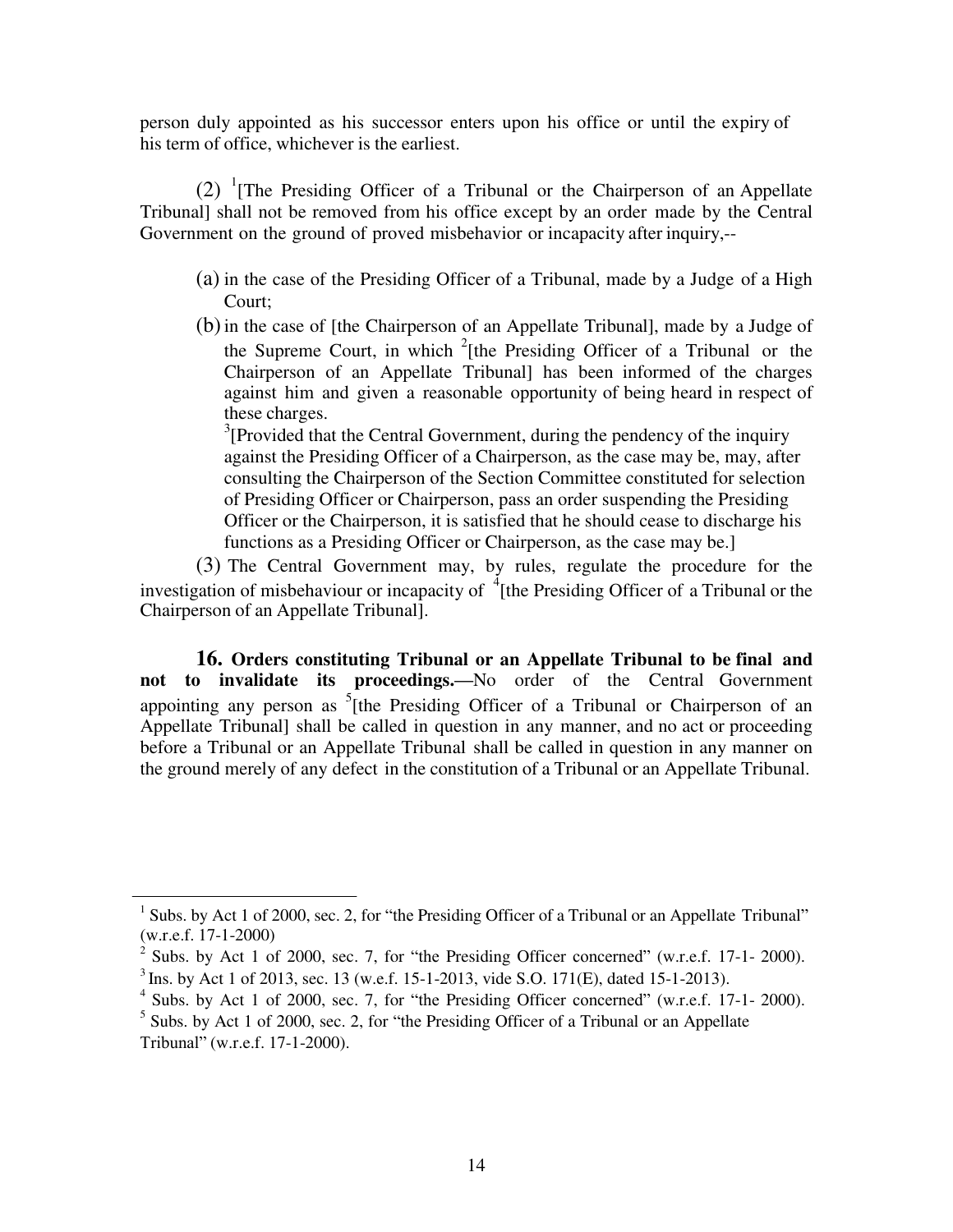#### *CHAPTER III*

### **JURISDICTION, POWERS AND AUTHORITY OF TRIBUNALS**

**17. Jurisdiction, powers and authority of Tribunals.—**(1) A Tribunal shall exercise, on and from the appointed day, the jurisdiction, powers and authority to entertain and decide applications from the banks and financial institutions for recovery of debts due to such banks and financial institutions.

(2) An Appellate Tribunal shall exercise, on and from the appointed day, the jurisdiction, powers and authority to entertain appeals against any order made, or deemed to have been made, by a Tribunal under this Act.

**1 [17A. Power of Chairperson of Appellate Tribunal.—**(1) The Chairperson of an Appellate Tribunal shall exercise general power of superintendence and control over the Tribunals under his jurisdiction including the power of appraising the work and recording the annual confidential reports of Presiding Officers.

(2) The Chairperson of an Appellate Tribunal having jurisdiction over the Tribunals may, on the application of any of the parties or on his own motion after notice to the parties and after hearing them, transfer any case from one Tribunal for disposal to any other Tribunal.]

**18. Bar of Jurisdiction.—**On and from the appointed day, no court or other authority shall have, or be entitled to exercise, any jurisdiction, powers or authority (except the Supreme Court, and a High Court exercising jurisdiction under articles 226 and 227 of the Constitution) in relation to the matters specified in section 17:

<sup>2</sup>[Provided that any proceedings in relation to the recovery of debts due to any multi-State co-operative bank pending before the date of commencement of the Enforcement of Security Interest and Recovery of Debts Laws (Amendment) Act, 2012 under the Multi-State Co-operative Societies Act, 2002 (39 of 2002) shall be continued and nothing contained in this section shall, after such commencement, apply to such proceedings.]

#### *CHAPTER IV*

### **PROCEDURE OF TRIBUNALS**

**3 [19. Application to the Tribunal.—**(1) Where a bank or a financial institution has to recover any debt from any person, it may make an application to the Tribunal within the local limits of whose jurisdiction—

 $1$  Ins. by Act 1 of 2000, sec. 8 (w.r.e.f. 17-1-2000).

<sup>&</sup>lt;sup>2</sup>Ins. by Act 1 of 2013, sec. 14 (w.e.f. 15-1-2013, vide S.O. 171(E), dated 15-1-2013).

 $3$  Subs. by Act 1 of 2000, sec. 9, for section 19 (w.r.e.f. 17-1-2000).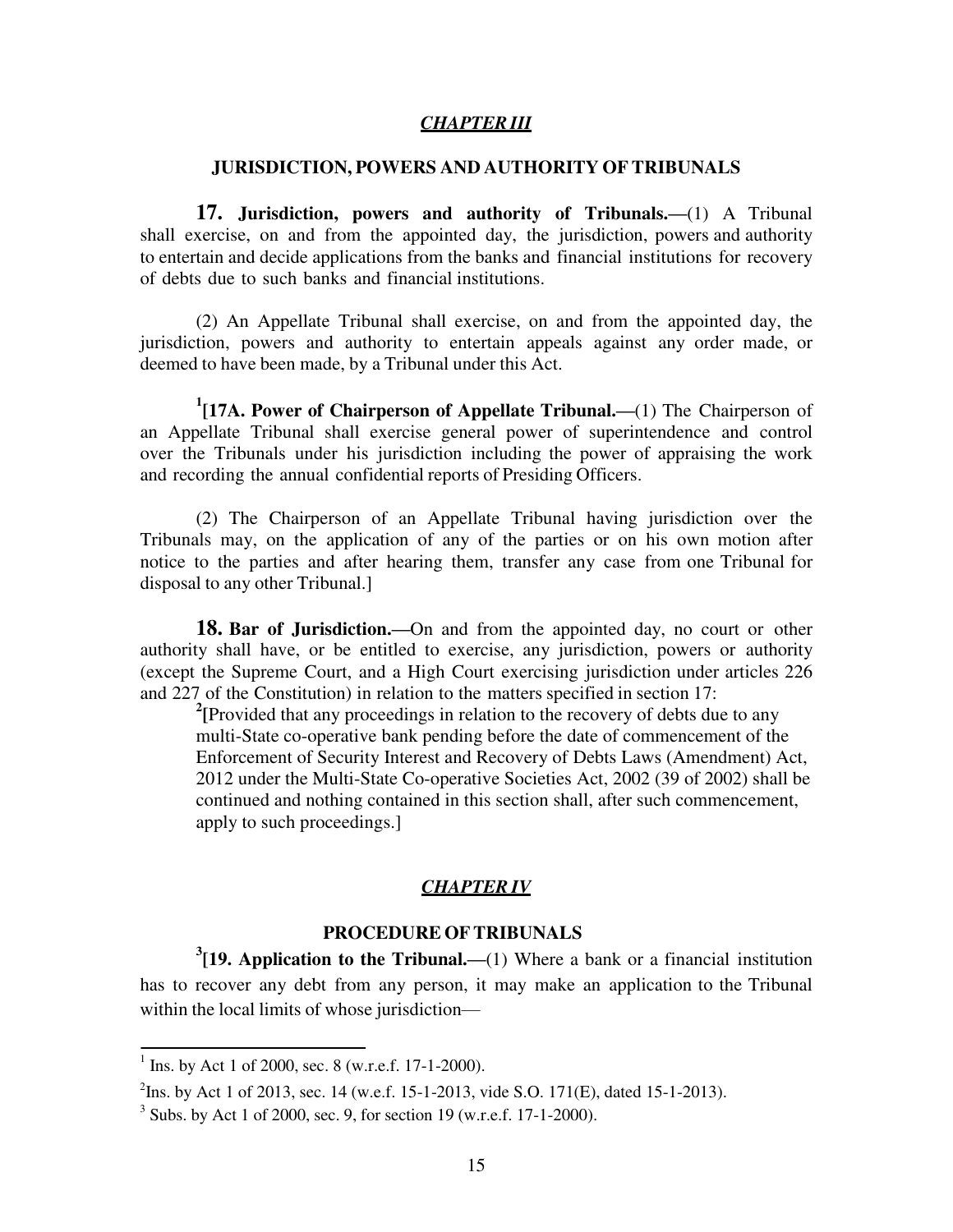- (a) the defendant, or each of the defendants where there are more than one, at the time of making the application, actually and voluntarily resides or carries on business or personally works for gain; or
- (b) any of the defendants, where there are more than one, at the time of making the application, actually and voluntarily resides or carries on business or personally works for gain; or
- (c) the cause of action, wholly or in party, arises.

<sup>1</sup>[Provided that the bank or financial institution may, with the permission of the Debts Recovery Tribunal, on an application made by it, withdraw the application, whether made before or after the Enforcement of Security Interest and Recovery of Debts Laws (Amendment) Act, 2004 for the purpose of taking action under the Securitisation and Reconstruction of Financial Assets and Enforcement of Security Interest Act, 2002 (54 of 2002), if no such action had been taken earlier under that Act:

Provided further that any application made under the first proviso for seeking permission from the Debts Recovery Tribunal to withdraw the application made under subsection (1) shall be dealt with by it as expeditiously as possible and disposed of within thirty days from the date of such application:

Provided also that in case the Debts Recovery Tribunal refuses to grant permission for withdrawal of the application filed under this sub-section, it should pass such orders after recording the reasons therefor.]

 $^{2}$ [(1A) Every bank being, multi-State Co-operative bank referred to in sub-clause (vi) of clause (d) of Section 2, may, at its option, opt to initiate proceedings under the Multi-State Co-operative Societies Act, 2002 (39 of 2002) to recover debts, whether due before or after the date of commencement of the Enforcement of the Security Interest and Recovery of Debts Laws (Amendment) Act, 2012 from any person instead of making an application under this Chapter.]

 $2[(1B)$  In case, a bank being, multi-State Co-operative bank referred to in sub-clause (vi) of clause (d) of section 2 has filed an application under this Chapter proceeding under the Multi-State Co-operative Societies Act, 2002 (39 of 2002) to recover debts, it may do so with the permission of Tribunal and every such application seeking permission from the Tribunal to withdraw the application made under sub-section (1A) shall be dealt with by it as expeditiously as possible and disposed of within thirty days from the date of such application:

Provided that in case the Tribunal refuses to grant permission for withdrawal of the application filed under this sub-section, it shall pass such orders after recording the reasons therefor.]

(2) Where a bank or a financial institution, which has to recover its debt from any person, has filed an application to the Tribunal under sub- section (1) and against the same person another bank or financial institution also has claim to recover its debt, then, the later bank or financial institution may join the applicant bank or financial institution at any stage of the proceedings, before the final order is passed, by making an application to that Tribunal.

<sup>1.</sup> Ins. by Act 30 of 2004, sec.  $20$  (w.r.e.f. 11-11-2004).

<sup>2.</sup> Ins. by Act 1 of 2013, sec. 15(a) (w.e.f. 15-1-2013, vide S.O. 171(E), dated 15-1-2013).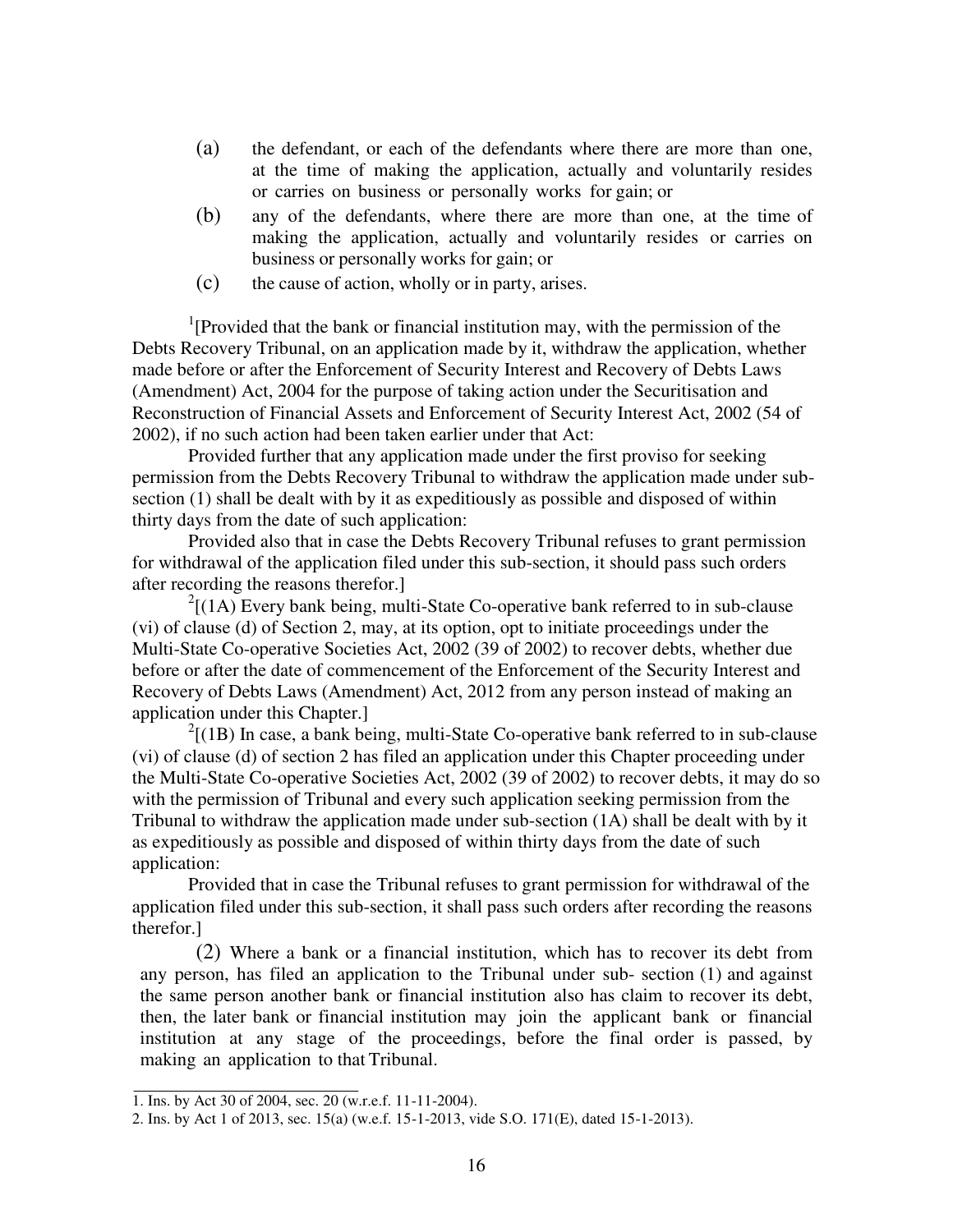(3) Every application under sub-section (1) or sub-section (2) shall be in such form and accompanied by such documents or other evidence and by such fee as may be prescribed:

Provided that the fee may be prescribed having regard to the amount of debt to be recovered:

Provided further that nothing contained in this sub-section relating to fee shall apply to cases transferred to the Tribunal under sub-section (1) of section 31.

 $1$ [(3A) If any application filed before the Tribunal for recovery of any debt is settled prior to the commencement of the hearing before that Tribunal or at any stage of the proceedings before the final order is passed, the applicant may be granted refund of the fees paid by him at such rates as may be prescribed.]

(4) On receipt of the application under sub-section (1) or sub-section (2), the Tribunal shall issue summons requiring the defendant to show cause within thirty days of the service of summons as to why the relief prayed for should not be granted.

 $2(5)$  The defendant shall, at or before the first hearing or within such time as the Tribunal may permit, present a written statement of his defence.

 Provided that where the defendant fails to file the written statement within the said period of thirty days, the Presiding Officer may, in exceptional cases and in special circumstances to be recorded in writing, allow not more than two extensions to the defendant to file the written statement.]

 $3(5A)$  After hearing of the application has commenced, it shall be continued from day-to-day until the hearing in concluded:

Provided that the Tribunal may grant adjournments if sufficient cause is shown, but no such adjournment shall be granted more than three times to a party and where there are three or more parties, the total number of such adjournments shall not exceed six:

Provided further that, the Presiding Officer may grant such adjournments on imposing such costs as may be considered necessary.]

(6) Where the defendant claims to set-off against the applicant's demand any ascertained sum of money legally recoverable by him from such applicant, the defendant may, at the first hearing of the application, but not

<sup>1.</sup> Ins. by Act 1 of 2013, sec. 15(b).

<sup>2.</sup> Subs. by Act 1 of 2013, sec. 15(c), for sub-section (5) (w.e.f. 15-1-2013, vide S.O. 171(E), dated 15-1-2013). Sub-section (5), before substitution, stood as under:

<sup>&</sup>quot;(5) The defendant shall, at or before the first hearing or within such time as the Tribunal may permit a written statement of his defence.".

<sup>3.</sup> Ins. by Act 1 of 2013, sec. 15(d) (w.e.f. 15-1-2013, vide S.O. 171(E), dated 15-1-2013).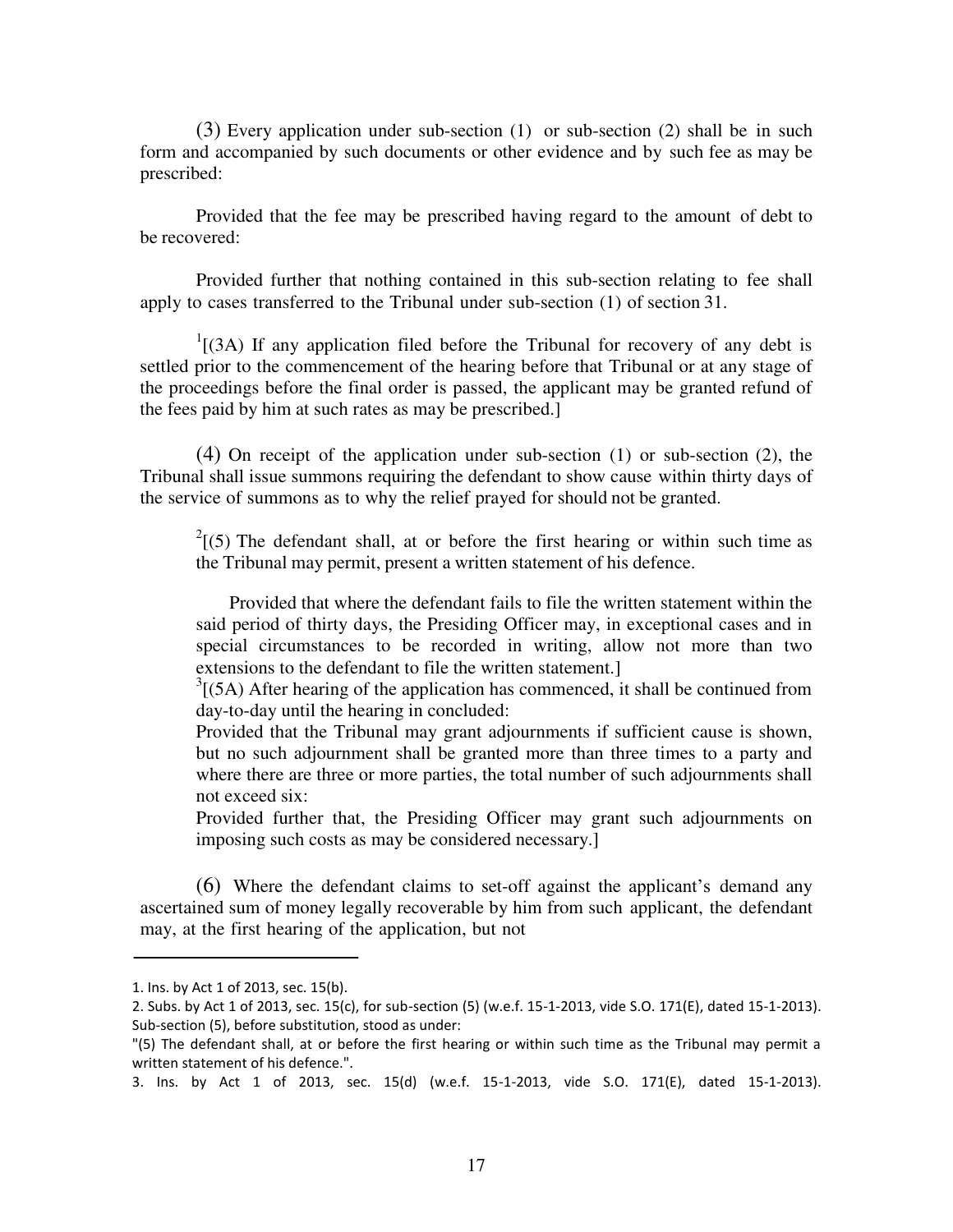afterwards unless permitted by the Tribunal, present a written statement containing the particulars of the debt sought to be set-off.

(7) The written statement shall have the same effect as a plaint in a cross-suit so as to enable the Tribunal to pass a final order in respect both of the original claim and of the set-off.

(8) A defendant in an application may, in addition to his right of pleading a set-off under sub-section (6), set up, by way of counter-claim against the claim of the applicant, any right or claim in respect of a cause of action accruing to the defendant against the applicant either before or after the filing of the application but before the defendant has delivered his defence or before the time limited for delivering his defence has expired, whether such counter-claim is in the nature of a claim for damages or not.

(9) A counter-claim under sub-section (8) shall have the same effect as a crosssuit so as to enable the Tribunal to pass a final order on the same application, both on the original claim and on the counter-claim.

(10) The applicant shall be at liberty to file a written statement in answer to the counter-claim of the defendant within such period as may be fixed by the Tribunal.

(11) Where a defendant sets up a counter-claim and the applicant contends that the claim thereby raised ought not be disposed of by way of counter-claim but in an independent action, the applicant may, at any time before issues are settled in relation to the counter-claim, apply to the Tribunal for an order that such counterclaim may be excluded, and the Tribunal may, on the hearing of such application, make such order as it thinks fit.

(12) The Tribunal may make an interim order (whether by way of injunction or stay or attachment) against the defendant to debar him from transferring, alienating or otherwise dealing with, or disposing of, any property and assets belonging to him without the prior permission of the Tribunal.

(13) (A) Where, at any stage of the proceedings, the Tribunal is satisfied, by affidavit or otherwise, that the defendant, with intent to obstruct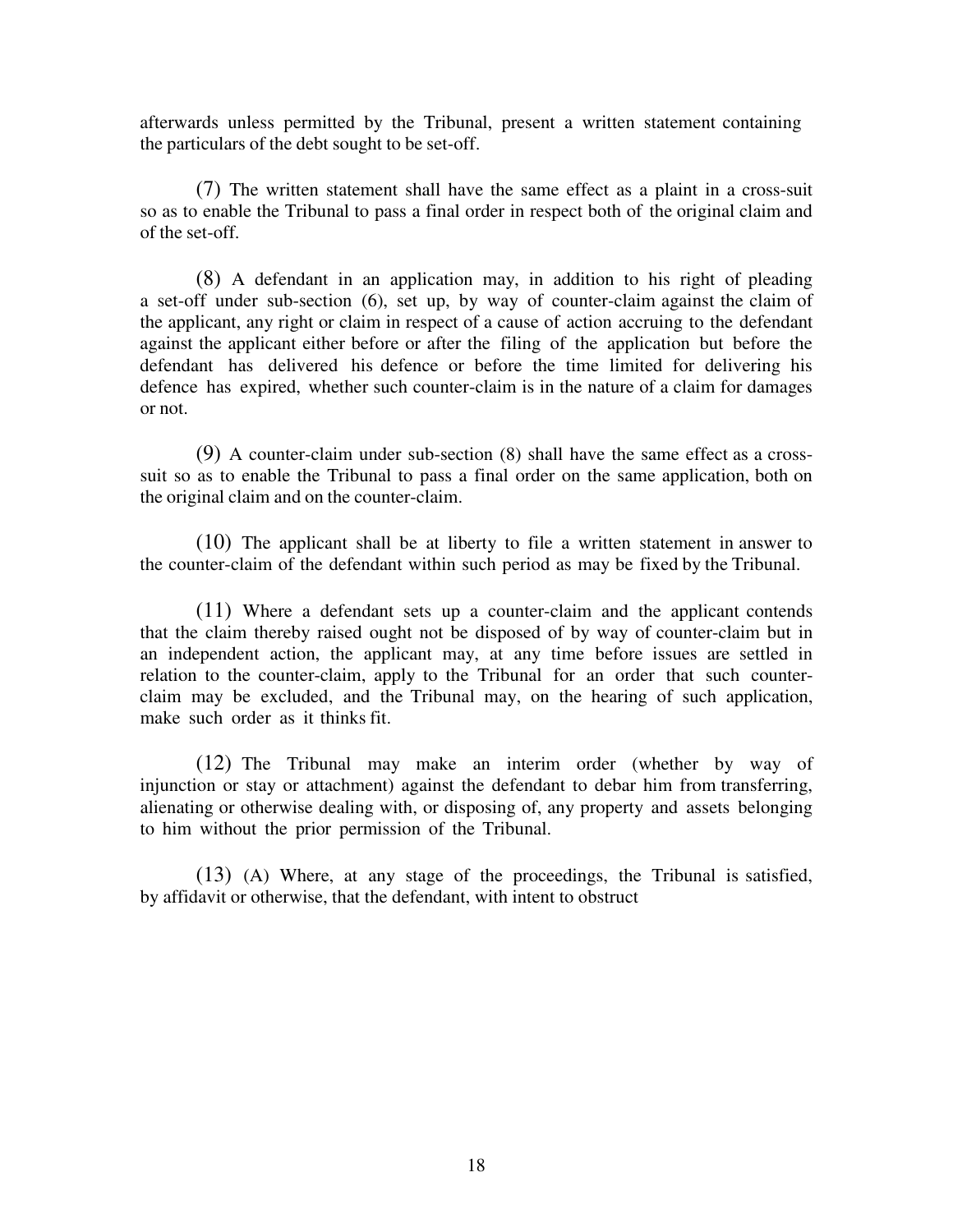or delay or frustrate the execution of any order for the recovery of debt that may be passed against him,--

(i) is about to dispose of the whole or any part of his property; or

(ii) is about to remove the whole or any part of his property from the local limits of the jurisdiction of the Tribunal; or

(iii) is likely to cause any damage or mischief to the property or affect its value by misuse or creating third party interest,

the Tribunal may direct the defendant, within a time to be fixed by it, either to furnish security, in such sum as may be specified in the order, to produce and place at the disposal of the Tribunal, when required, the said property or the value of the same, or such portion thereof as may be sufficient to satisfy the certificate for the recovery of the debt, or to appear and show cause why he should not furnish security.

(B) Where the defendant fails to show cause why he should not furnish security, or fails to furnish the security required, within the time fixed by the Tribunal, the Tribunal may order the attachment of the whole or such portion of the properties claimed by the applicant as the properties secured in his favour or otherwise owned by the defendant as appears sufficient to satisfy any certificate for the recovery of debt.

(14) The applicant shall, unless the Tribunal otherwise directs, specify the property required to be attached and the estimated value thereof.

(15) The Tribunal may also in the order direct the conditional attachment of the whole or any portion of the property specified under sub- section (14).

(16) If an order of attachment is made without complying with the provisions of sub-section (13), such attachment shall be void.

(17) In the case of disobedience of an order made by the Tribunal under sub-sections (12), (13) and (18) or breach of any of the terms on which the order was made, the Tribunal may order the properties of the person guilty of such disobedience or breach to be attached an may also order such person to be detained in the civil prison for a term not exceeding three months, unless in the meantime the Tribunal directs his release.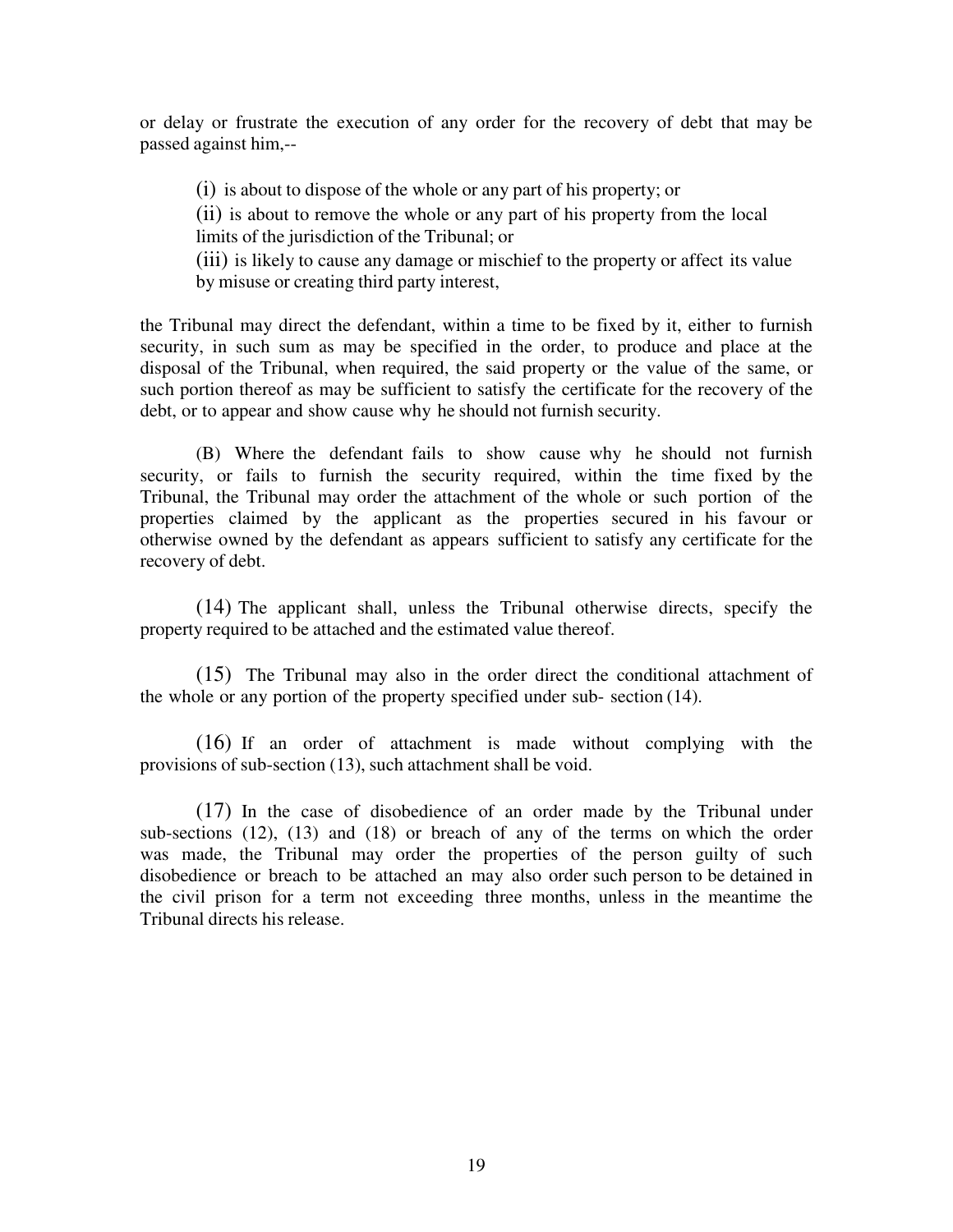(18) Where it appears to the Tribunal to be just and convenient, the Tribunal may, by order—

- (a) appoint a receiver of any property, whether before or after grant of certificate for recovery of debt;
- (b) remove any person from the possession or custody of the property;
- (c) commit the same to the possession, custody or management of the receiver;
- (d) confer upon the receiver all such powers, as to bringing and defending suits in the courts or filing and defending application before the Tribunal and for the realization, management, protection, preservation and improvement of the property, the collection of the rents and profits thereof, the application and disposal of such rents and profits, and the execution of documents as the owner himself has, or such of those powers as the Tribunal thinks fit; and
- (e) appoint a Commissioner for preparation of an inventory of the properties of the defendant or for the sale thereof.

(19) Where a certificate of recovery is issued against a company registered under the Companies Act, 1956 (1 of 1956) the Tribunal may order the sale proceeds of such company to be distributed among its secured creditors in accordance with the provisions of section 529A of the Companies Act, 1956 and to pay the surplus, if any, to the company.

(20) The Tribunal may, after giving the applicant and the defendant an opportunity of being heard, pass such interim or final order, including the order for payment of interest from the date on or before which payment of the amount is found due up to the date of realization or actual payment, on the application as it thinks fit to meet the ends of justice.

 $\frac{1}{2}$ [(20A)Where it is proved to the satisfaction of the Tribunal that the claim of the applicant has been adjusted wholly or in part by any lawful agreement or compromise in writing and signed by the parties or where the defendant has repaid or agreed to repay the claim of the applicant, the Tribunal shall pass orders recording such agreement, compromise or satisfaction of the claim.]

(21) The Tribunal shall send a copy of every order passed by it to the applicant and the defendant.

(22) The Presiding Officer shall issue a certificate under his signature on the basis of the order of the Tribunal to the Recovery Officer for recovery of the amount of debt specified in the certificate.

<sup>1.</sup> Ins. by Act 1 of 2013, sec.15(e) (w.e.f. 15-1-2013, vide S.O. 171(E), dated 15-1-2013).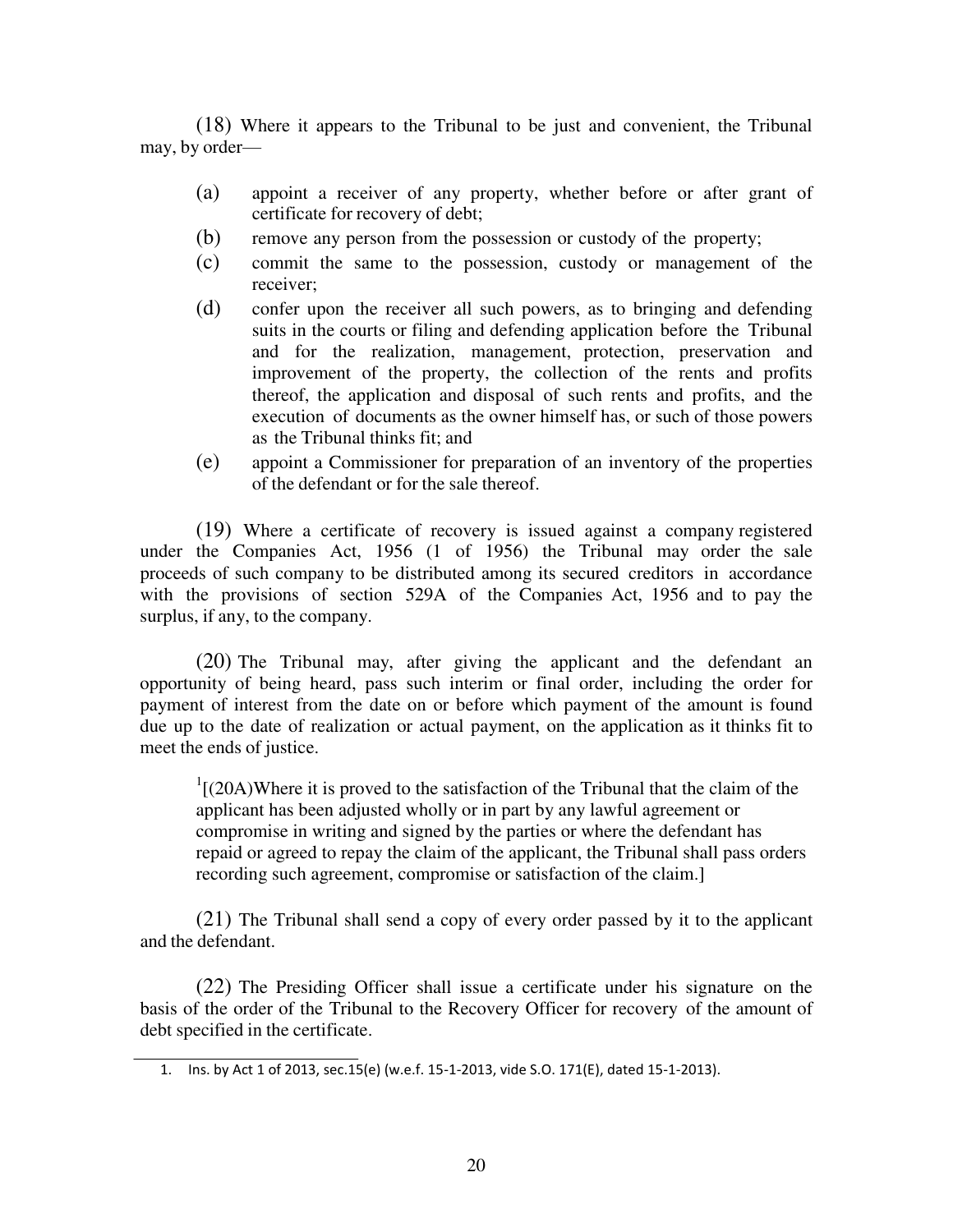(23) Where the Tribunal, which has issued a certificate of recovery, is satisfied that the property is situated within the local limits of the jurisdiction of two or more Tribunals, it may send the copies of the certificate of recovery for execution to such other Tribunals where the property is situated:

Provided that in a case where the Tribunal to which the certificate of recovery is sent for execution finds that it has no jurisdiction to comply with the certificate of recovery, it shall return the same to the Tribunal which has issued it.

(24) The application made to the Tribunal under sub-section (1) or subsection (2) shall be dealt with by it as expeditiously as possible and endeavour shall be made by it to dispose of the application finally within one hundred and eighty days from the date of receipt of the application.

(25) The Tribunal may made such orders and give such directions as may be necessary or expedient to give effect to its orders or to prevent abuse of its process or to secure the ends of justice.]

**20. Appeal to the Appellate Tribunal.—**(1) Save as provided in sub- section (2), any person aggrieved by an order made, or deemed to have been made, by a Tribunal under this Act, may prefer an appeal to an Appellate Tribunal having jurisdiction in the matter.

(2) No appeal shall lie to the Appellate Tribunal from an order made by a Tribunal with the consent of the parties.

(3) Every appeal under sub-section (1) shall be filed within a period of forty-five days from the date on which a copy of the order made, or deemed to have been made, by the Tribunal is received by him and it shall be in such form and be accompanied by such fee as may be prescribed:

Provided that the Appellate Tribunal may entertain an appeal after the expiry of the said period of forty-five days if it is satisfied that there was sufficient cause for not filing it within that period.

(4) On receipt of an appeal under sub-section (1), the Appellate Tribunal may, after giving the parties to the appeal, an opportunity of being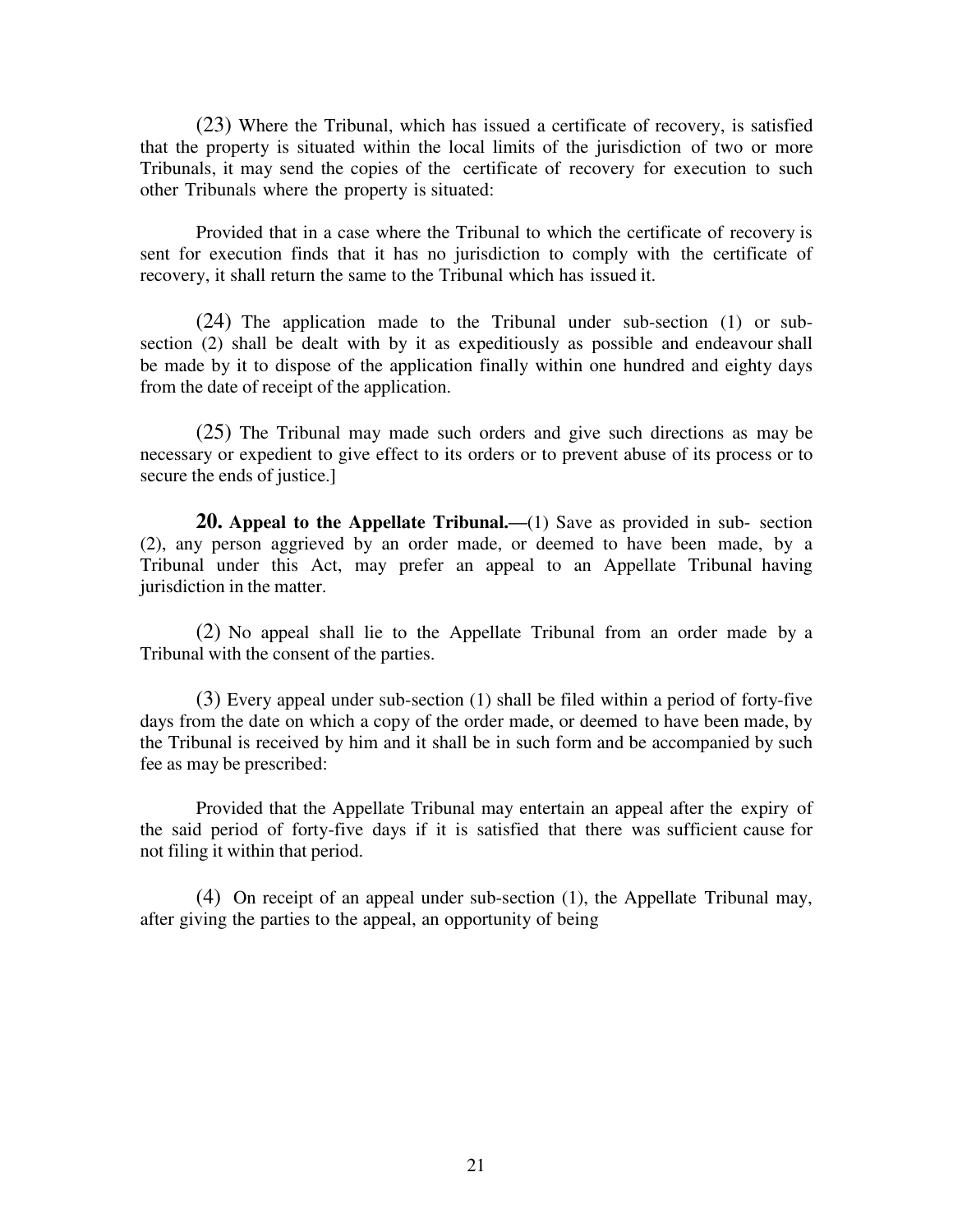heard, pass such orders thereon as it thinks fit, confirming, modifying or setting aside the order appealed against.

(5) The Appellate Tribunal shall send a copy of every order made by it to the parties to the appeal and to the concerned Tribunal.

(6) The appeal filed before the Appellate Tribunal under sub-section (1) shall be dealt with by it as expeditiously as possible and endeavour shall be made by it to dispose of the appeal finally within six months from the date of receipt of the appeal.

#### **COMMENTS**

An order which is made by the Tribunal with the consent of the parties, shall not be appealable. The period for filing an appeal is 45 days from the date on which a copy of the order is received by the appellant. However, the Tribunal may condone the delay in preferring an appeal beyond 45 days. The Appellate Tribunal may confirm, modify or set aside the order appealed against.

**21. Deposit of amount of debt due, on filing appeal.—**Where an appeal is preferred by any person from whom the amount of debt is due to a bank or a financial institution or a consortium of banks or financial institutions, such appeal shall not be entertained by the Appellate Tribunal unless such person has deposited with the Appellate Tribunal seventy-five per cent of the amount of debt so due from him as determined by the Tribunal under section 19:

Provided that the Appellate Tribunal may, for reasons to be recorded in writing, waive or reduce the amount to be deposited under this section.

#### **COMMENTS**

For preferring an appeal it is necessary to deposit with the Appellate Tribunal 75% of the amount of debt due from him as determined by the Tribunal under section 19.

**22. Procedure and Powers of the Tribunal and the Appellate Tribunal. —** (1) The Tribunal and the Appellate Tribunal shall not be bound the procedure laid down by the Code of Civil Procedure, 1908 (5 of 1908), but shall be guided by the principles of natural justice and, subject to the other provisions of this Act and of any rules, the Tribunal and the Appellate Tribunal shall have powers to regulate their own procedure including the places at which they shall have their sittings.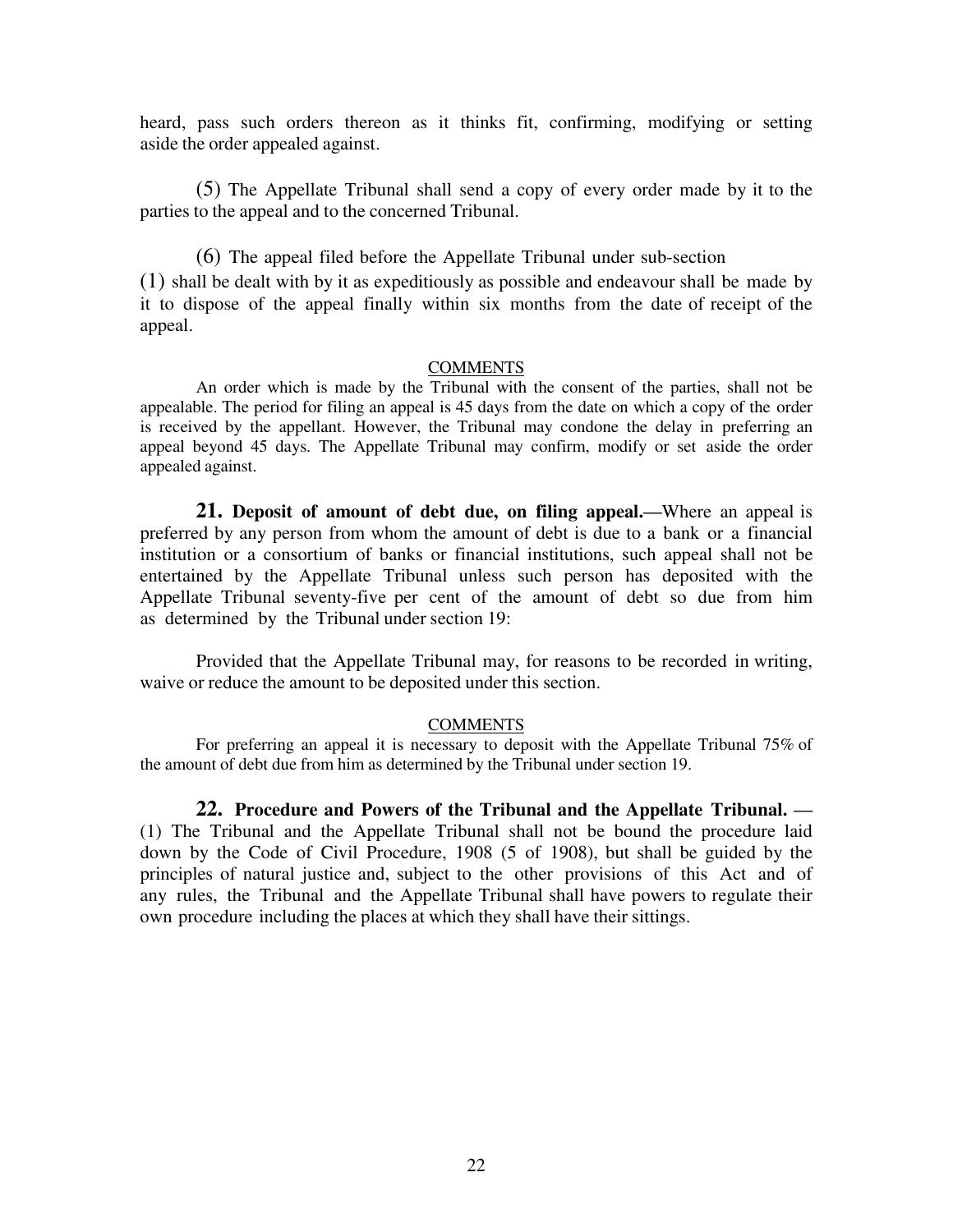(2) The Tribunal and the Appellate Tribunal shall have, for the purposes of discharging their functions under this Act, the same powers as are vested in a civil court under the Code of Civil Procedure, 1908 (5 of 1908), while trying a suit, in respect of the following matters, namely:--

- (a) summoning and enforcing the attendance of any person and examining him on oath;
- (b) requiring the discovery and production of documents;

(c) receiving evidence on affidavits;

- (d)issuing commissions for the examination of witnesses or documents;
- (e) reviewing its decisions;
- (f) dismissing an application for default or deciding it *ex parte;*
- (g) setting aside any order of dismissal of any application for default or any order passed by it *ex parte;*
- (h) any other matter which may be prescribed.

(3) Any proceeding before the Tribunal or the Appellate Tribunal shall be deemed to be a judicial proceeding within the meaning of sections 193 and 228, and for the purposes of section 196, of the Indian Penal Code (45 of 1860) and the Tribunal or the Appellate Tribunal shall be deemed to be a civil court for all the purposes of section 195 and Chapter XXVI of the Code of Criminal Procedure, 1973 (2 of 1974).

**23. Right to legal representation and Presenting Officer.—**(1) A bank or a financial institution making an application to a Tribunal or an appeal to an Appellate Tribunal may authorize one or more legal practitioners or any of its officers to act as Presenting Officers and every person so authorized by it may present its case before the Tribunal or the Appellate Tribunal.

(2) The defendant may either appear in person or authorize one or more legal practitioners or any of his or its officers to present his or its case before the Tribunal or the Appellate Tribunal.

#### **COMMENTS**

A bank or a financial institution may authorize (i) one or more legal practitioners, or (ii) any of its officers to act as Presenting Officer for presenting its case before the Tribunal or the Appellate Tribunal. On the other hand, the defendant may (i) appear in person, or (ii) authorize one or more legal practitioners, or (iii) authorize any of his or its officers, to present his or its case before the Tribunal or the Appellate Tribunal.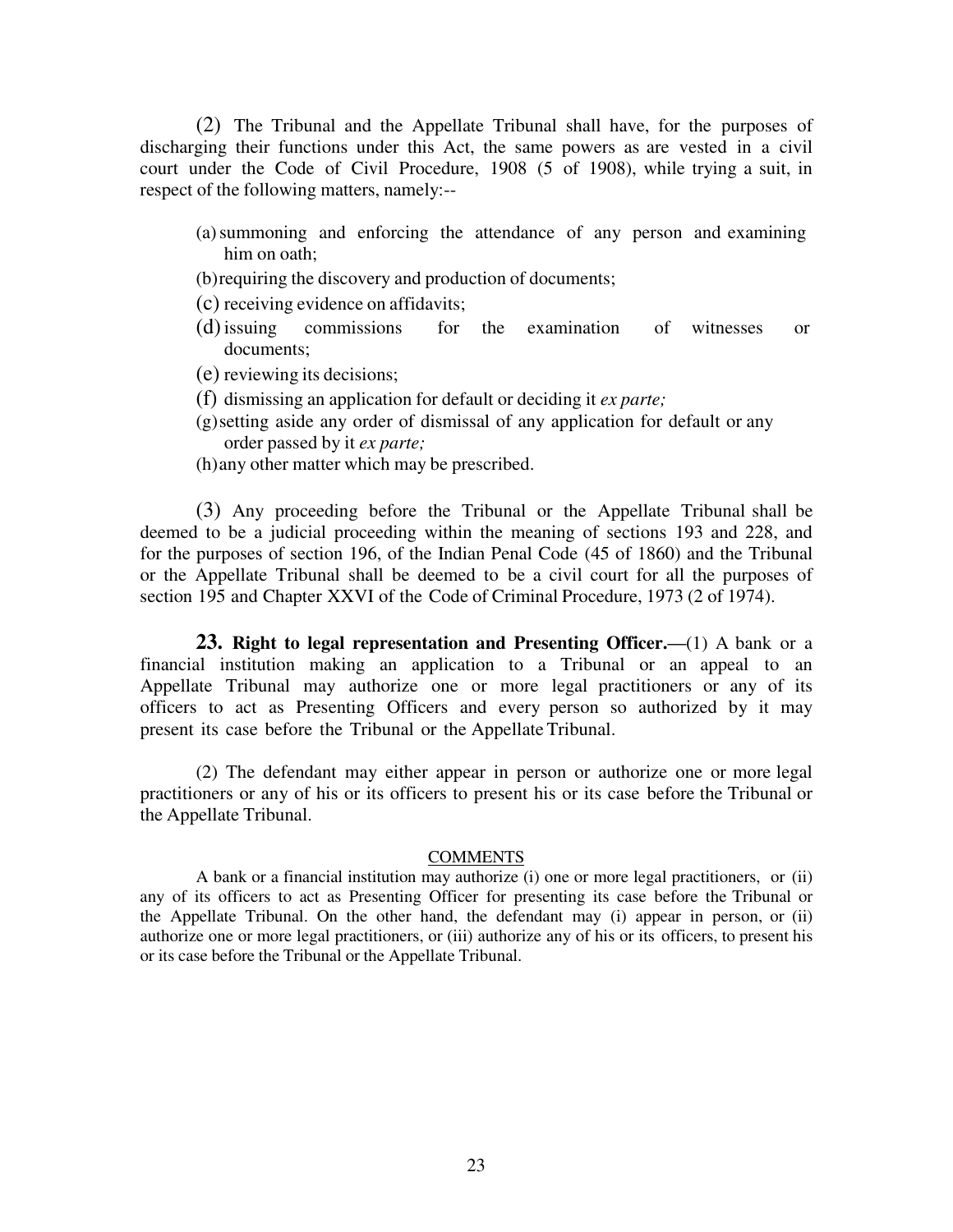**24. Limitation.—**The provisions of the Limitation Act, 1963 (36 of 1963), shall, as far as may be, apply to an application made to a Tribunal.

### *CHAPTER V*

### **RECOVERY OF DEBT DETERMINED BY TRIBUNAL**

**25. Modes of recovery of debts.—**The Recovery Officer shall, on receipt of the copy of the certificate under sub-section (7) of section 19, proceed to recover the amount of debt specified in the certificate by one or more of the following modes, namely:--

- (a) attachment and sale of the movable or immovable property of the defendant;
- (b) arrest of the defendant and his detention in prison;
- (c) appointing a receiver for the management of the movable or immovable properties of the defendant.

**26. Validity of certificate and amendment thereof.—**(1) It shall not be open to the defendant to dispute before the Recovery Officer the correctness of the amount specified in the certificate, and no objection to the certificate on any other ground shall also be entertained by the Recovery Officer.

(2) Notwithstanding the issue of a certificate to a Recovery Officer, the Presiding Officer shall have power to withdraw the certificate or correct any clerical or arithmetical mistake in the certificate by sending intimation to the Recovery Officer.

(3) The Presiding Officer shall intimate to the Recovery Officer any order withdrawing or canceling a certificate or any correction made by him under subsection  $(2)$ .

**27. Stay of proceedings under certificate and amendment or withdrawal thereof.—**(1) Notwithstanding that a certificate has been issued to the Recovery Officer for the recovery of any amount, the Presiding Officer may grant time for the payment of the amount, and thereupon the Recovery Officer shall stay the proceedings until the expiry of the time so granted.

(2) Where a certificate for the recovery of amount has been issued, the Presiding Officer shall keep the Recovery Officer informed of any amount paid or time granted for payment, subsequent to the issue of such certificate to the Recovery Officer.

(3) Where the order giving rise to a demand of amount for recovery of debt has been modified in appeal, and, as a consequence thereof the demand is reduced, the Presiding Officer shall stay the recovery of such part of the amount of the certificate as pertains to the said reduction for the period for which the appeal remains pending.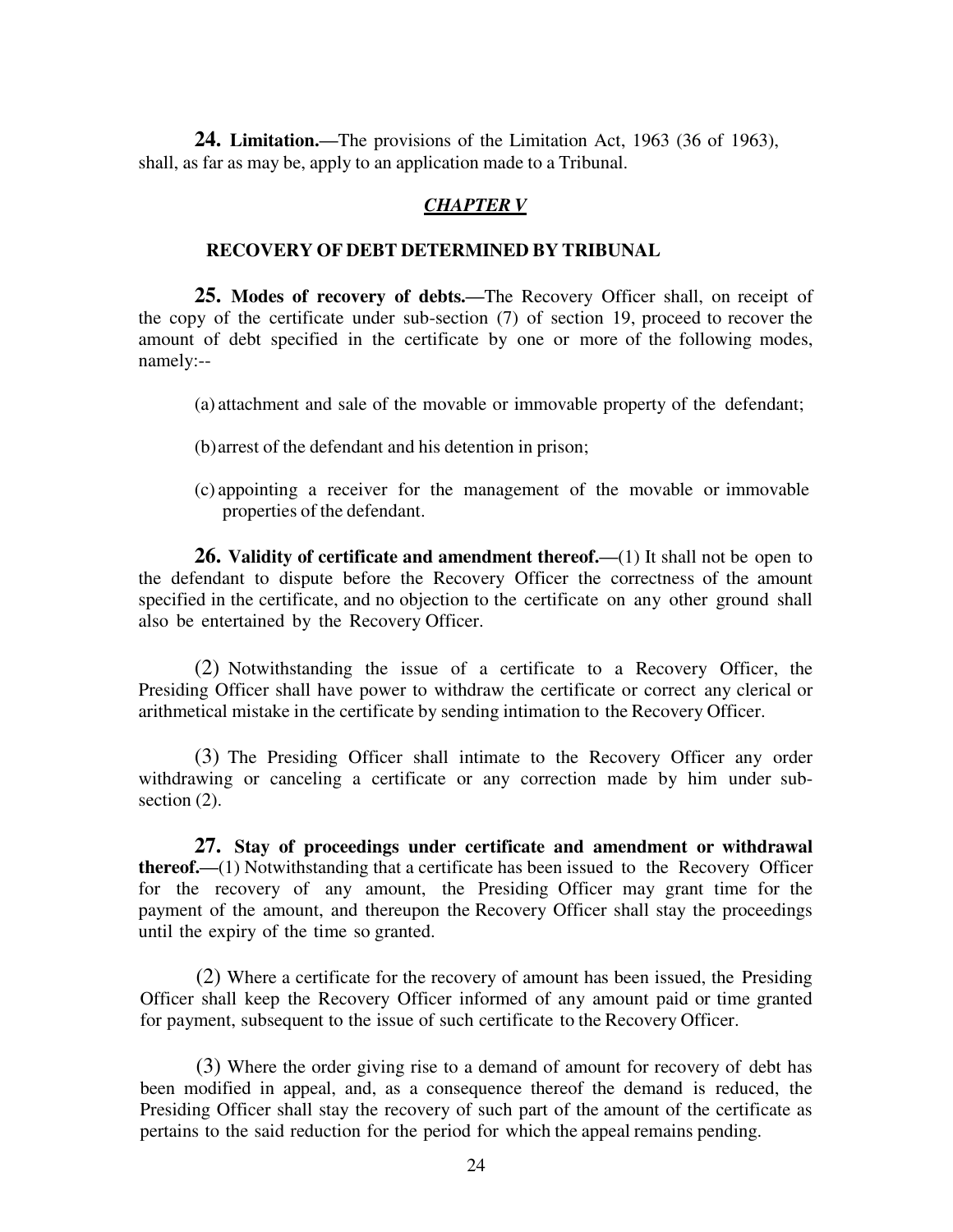(4) Where a certificate for the recovery of debt has been received by the Recovery Officer and subsequently the amount of the outstanding demands is reduced <sup>1</sup>[or enhanced] as a result of an appeal, the Presiding Officer shall, when the order which was the subject-matter of such appeal has become final and conclusive, amend the certificate or withdraw it, as the case may be.

**28. Other modes of recovery.—(1) Where a certificate has been issued to** the Recovery Officer under sub-section (7) of section 19, the Recovery Officer may, without prejudice to the modes of recovery specified in section 25, recover the amount of debt by any one or more of the modes provided under this section.

(2) If any amount is due from any person to the defendant, the Recovery Officer may require such person to deduct from the said amount, the amount of debt due from the defendant under this Act and such person shall comply with any such requisition and shall pay the sum so deducted to the credit of the Recovery Officer:

Provided that nothing in this sub-section shall apply to any part of the amount exempt from attachment in execution of a decree of a civil court under section 60 of the Code of Civil Procedure, 1908 (5 of 1908).

(3)(i) The Recovery Officer may, at any time or from time to time, by notice in writing, require any person from whom money is due or may become due to the defendant or to any person who holds or may subsequently hold money for or on account of the defendant, to pay to the Recovery Officer either forthwith upon the money becoming due or being held or within the time specified in the notice (not being before the money becomes due or is held) so much of the money as is sufficient to pay the amount of debt due from the defendant or the whole of the money when it is equal to or less than that amount.

(ii) A notice under this sub-section may be issued to any person who holds or may subsequently hold any money for or on account of the defendant jointly with any other person and for the purposes of this sub- section, the shares of the joint holders in such amount shall be presumed, until the contrary is proved, to be equal.

(iii) A copy of the notice shall be forwarded to the defendant at his last address known to the Recovery Officer and in the case of a joint account to all the joint holders at their last addresses known to the Recovery Officer.

(iv) Save as otherwise provided in this sub-section, every person to whom a notice is issued under the sub-section shall be bound to comply with such notice, and, in particular, where any such notice is issued to a post office, bank, financial institution, or an insurer, it shall not be necessary for any pass book, deposit receipt, policy or any other document to be produced for the purpose of any entry, endorsement or the like to be made before the payment is made notwithstanding any rule, practice or requirement to the contrary.

<sup>1.</sup> Ins. by Act 1 of 2000, sec.10 (w.r.e.f. 17-1-2000)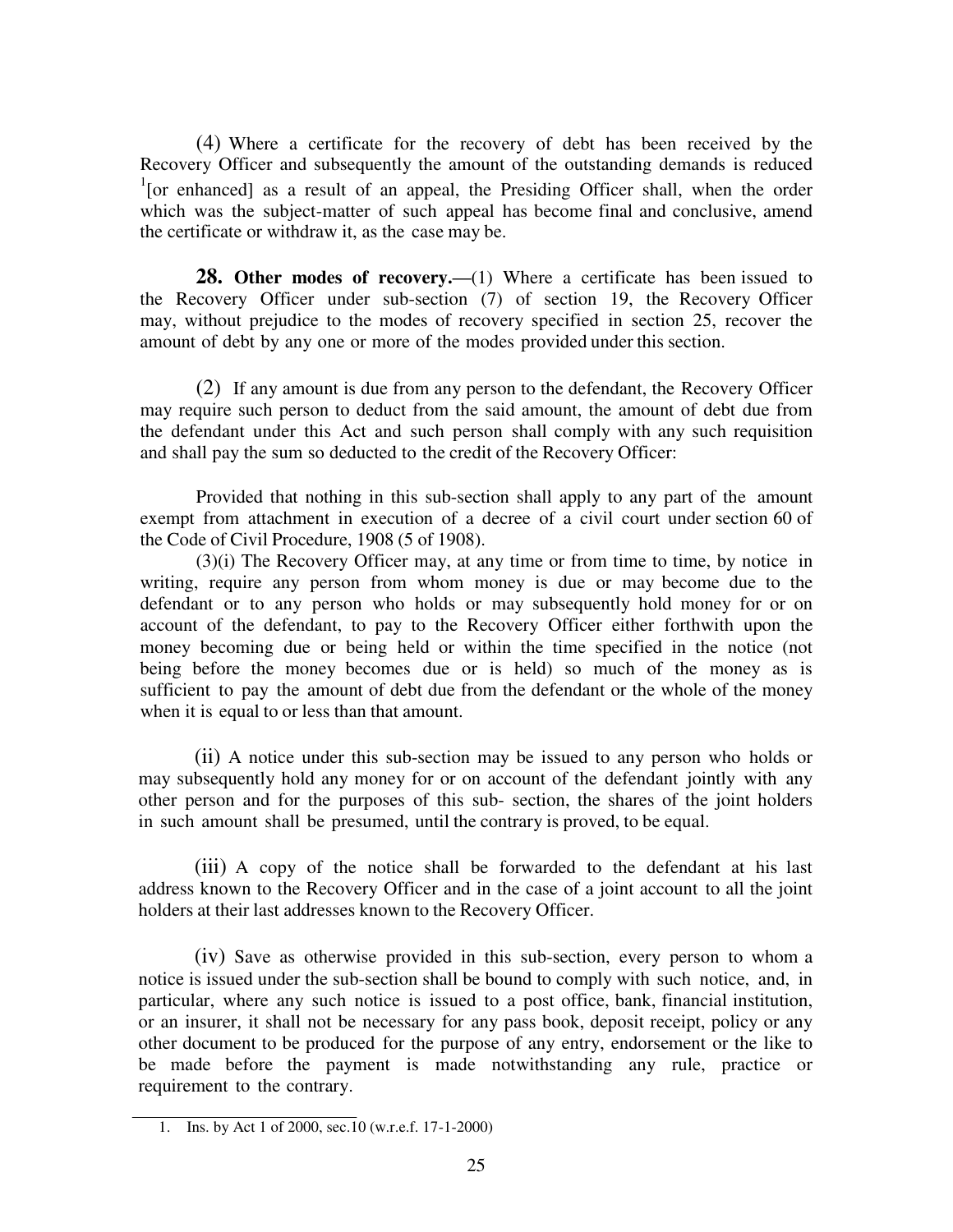(v) Any claim respecting any property in relation to which a notice under this sub-section has been issued arising after the date of the notice shall be void as against any demand contained in the notice.

(vi) Where a person to whom a notice under this sub-section is sent objects to it by a statement on oath that the sum demanded or the part thereof is not due to the defendant or that he does not hold any money for or on account of the defendant, then, nothing contained in this sub-section shall be deemed to require such person to pay any such sum or part thereof, as the case may be, but if it is discovered that such statement was false in any material particular, such person shall be personally liable to the Recovery Officer to the extent of his own liability to the defendant on the date of the notice, or to the extent of the defendant's liability for any sum due under this Act, whichever is less.

(vii) The Recovery Officer may, at any time or from time to time, amend or revoke any notice under this sub-section or extend the time for making any payment in pursuance of such notice.

(viii) The Recovery Officer shall grant a receipt for any amount paid in compliance with a notice issued under this sub-section, and the person so paying shall be fully discharged from his liability to the defendant to the extent of the amount so paid.

(ix)Any person discharging any liability to the defendant after the receipt of a notice under this sub-section shall be personally liable to the Recovery Officer to the extent of his own liability to the defendant so discharged or to the extent of the defendant's liability for any debt due under this Act, whichever is less.

 $(x)$  If the person to whom a notice under this sub-section is sent fails to make payment in pursuance thereof to the Recovery Officer, he shall be deemed to be a defendant in default in respect of the amount specified in the notice and further proceedings may be taken against him for the realization of the amount as if it were a debt due from him, in the manner provided in sections 25, 26 and 27 and the notice shall have the same effect as an attachment of a debt by the Recovery Officer in exercise of his powers under section 25.

(4) The Recovery Officer may apply to the court in whose custody there is money belonging to the defendant for payment to him of the entire amount of such money, or if it is more than the amount of debt due an amount sufficient to discharge the amount of debt so due.

 $1$ [(4A) The Recovery Officer may, by order, at any stage of the execution of the certificate of recovery, require any person, and in case of a company, any of its officers against whom or which the certificate of recovery is issued, to declare on affidavit the particulars of his or its assets.]

<sup>1.</sup> Ins. by Act 1 of 2000, sec. 11 (w.r.e.f. 17-1-2000).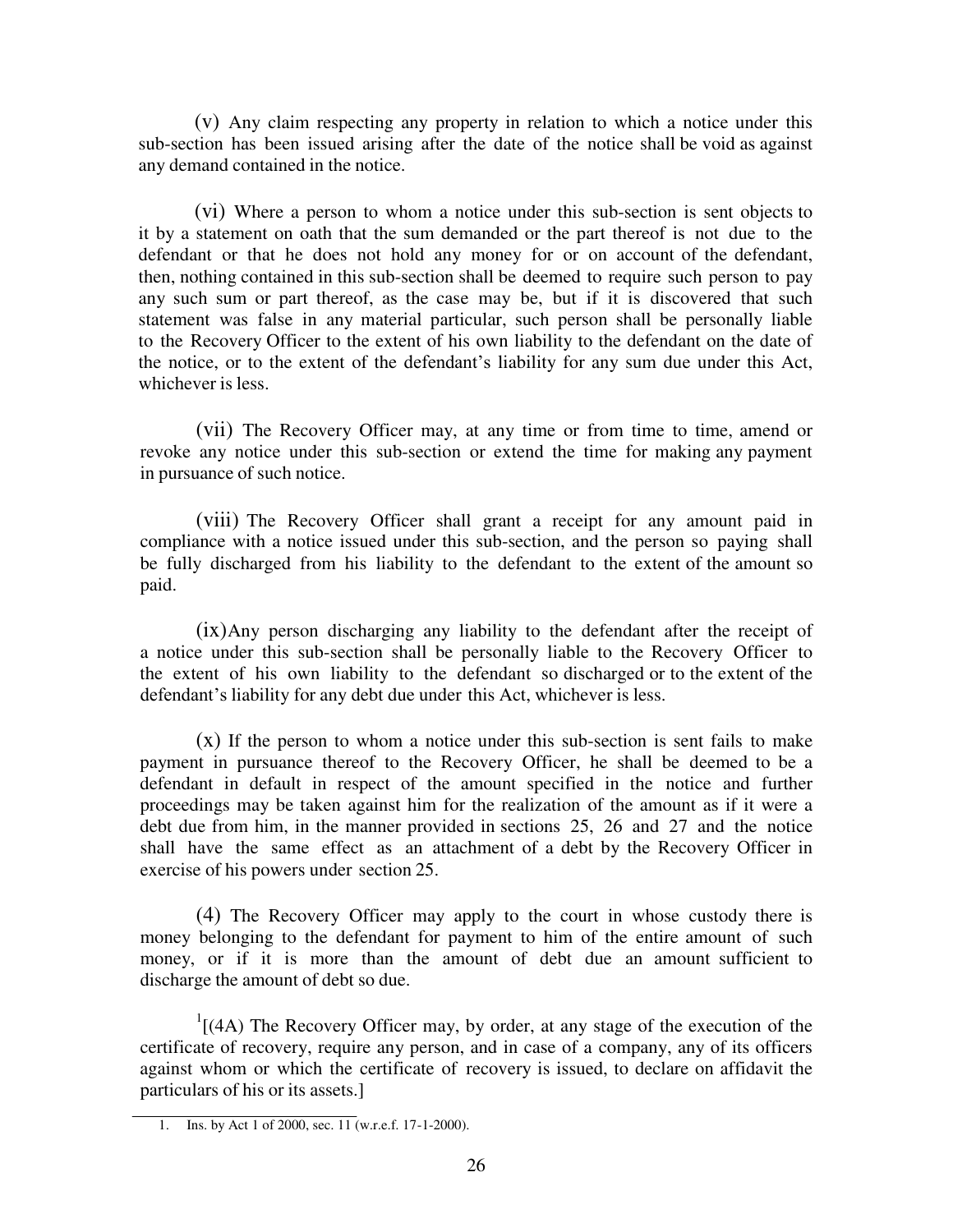(5) The Recovery Officer may recover any amount of debt due from the defendant by distraint and sale of his movable property in the manner laid down in the Third Schedule to the Income-Tax Act, 1961 (43 of 1961).

**29. Application of certain provisions of Income-tax Act.—**The provisions of the Second and Third Schedules to the Income-tax Act, 1961 and the Income-tax (Certificate Proceedings) Rules, 1962, as in force from time to time shall, as far as possible, apply with necessary modifications as if the said provisions and the rules referred to the amount of debt due under this Act instead of to the Income-tax:

Provided that any reference under the said provisions and the rules to the "assessee" shall be construed as a reference to the defendant under this Act.

<sup>1</sup>[30. Appeal against the order of Recovery Officer.—(1) Notwithstanding anything contained in section 29, any person aggrieved by an order of the Recovery Officer made under this Act may, within thirty days from the date on which a copy of the order is issued to him, prefer an appeal to the Tribunal.

(2) On receipt of an appeal under sub-section (1), the Tribunal may, after giving an opportunity to the appellant to be heard, and after making such inquiry as it deems fit, confirm, modify or set aside the order made by the Recovery Officer in exercise of his powers under sections 25 to 28 (both inclusive).]

### *CHAPTER VI*

#### **MISCELLANEOUS**

**31. Transfer of pending cases.—(1) Every suit or other proceeding pending** before any court immediately before the date of establishment of a Tribunal under this Act, being a suit or proceeding the cause of action whereon it is based is such that it would have been, if it had arisen after such establishment, within the jurisdiction of such Tribunal, shall stand transferred on that date to such Tribunal:

<sup>&</sup>lt;sup>1</sup> Subs. by Act 1 of 2000, sec. 12, for section 30 (w.r.e.f. 17-1-2000).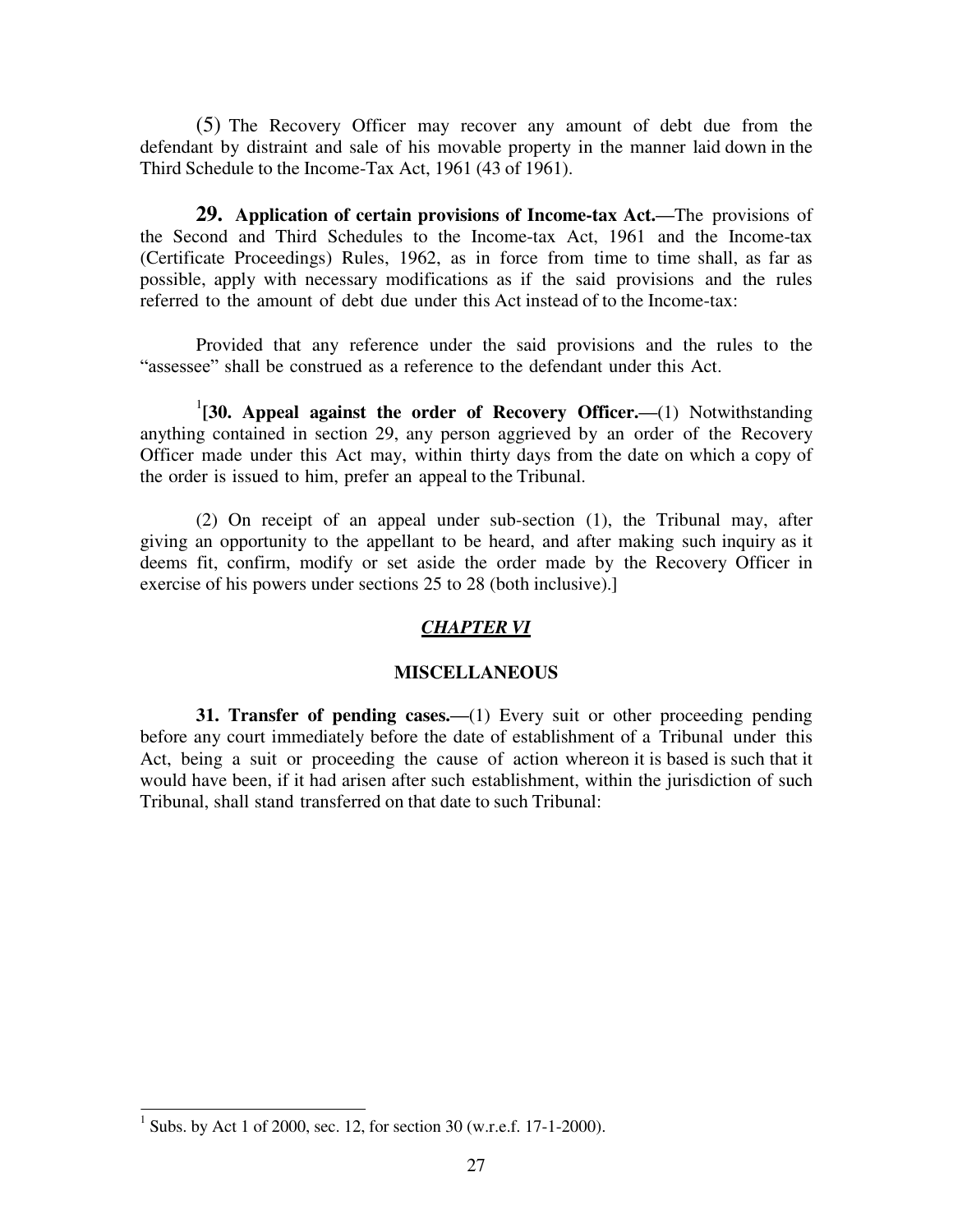Provided that nothing in this sub-section shall apply to any appeal pending as aforesaid before any court.

<sup>1</sup>[Provided further that any recovery proceedings in relation to the recovery of debts due to any multi-State co-operative bank pending before the date of commencement of the Enforcement of Security Interest and Recovery of Debts Laws (Amendment) Act, 2012 under the Multi-State Co-operative Societies Act, 2002 (39 of 2002), shall be continued and nothing contained in this section shall apply to such proceedings.]

(2) Where any suit or other proceeding stands transferred from any court to a Tribunal under sub-section (1),--

- (a) the court shall, as soon as may be after such transfer, forward the records of such suit or other proceeding to the Tribunal; and
- (b) the Tribunal may, on receipt of such records, proceed to deal with such suit or other proceeding, so far as may be, in the same manner as in the case of an application made under section 19 from the stage which was reached before such transfer or from any earlier stage  $2$ [\*\*\*] as the Tribunal may deed fit.

**3 [31A. Power of Tribunal to issue certificate of recovery in case of decree or order.—(1)** Where a decree or order was passed by any court before the commencement of the Recovery of Debts Due to Banks and Financial Institutions (Amendment) Act, 2000 and has not yet been executed, then, the decree-holder may apply to the Tribunal to pass an order for recovery of the amount.

(2) On receipt of an application under sub-section (1), the Tribunal may issue a certificate for recovery to a Recovery Officer.

(3) On receipt of a certificate under sub-section (2), the Recovery Officer shall proceed to recover the amount as if it was a certificate in respect of a debt recoverable under this Act.]

4 **[32. Chairperson, Presiding Officer and staff of Appellate Tribunal and Tribunal to be public servants.—**The Chairperson of an Appellate Tribunal, the Presiding Officer of a Tribunal, the Recovery Officer and other officers and employees of an Appellate Tribunal and a Tribunal shall be deemed to be public servants within the meaning of section 21 of the Indian Penal Code (45 of 1860).]

**33. Protection of action taken in good faith.—**No suit, prosecution or other legal proceeding shall lie against the Central Government or against

- 3. Ins. by Act 1 of 2000, sec. 14 (w.r.e.f. 17-1-2000).
- 4. Subs. by Act 1 of 2000, sec. 15 for Section 32 (w.r.e.f. 17-1-2000).

<sup>1.</sup> Ins. by Act 1 of 2013, sec. 16 (w.e.f. 15-1-2013, vide S.O. 171(E), dated 15-1-2013).

<sup>2.</sup> The words "or de novo" omitted by Act 1 of 2000, sec .13 (w.r.e.f. 17-1-2000).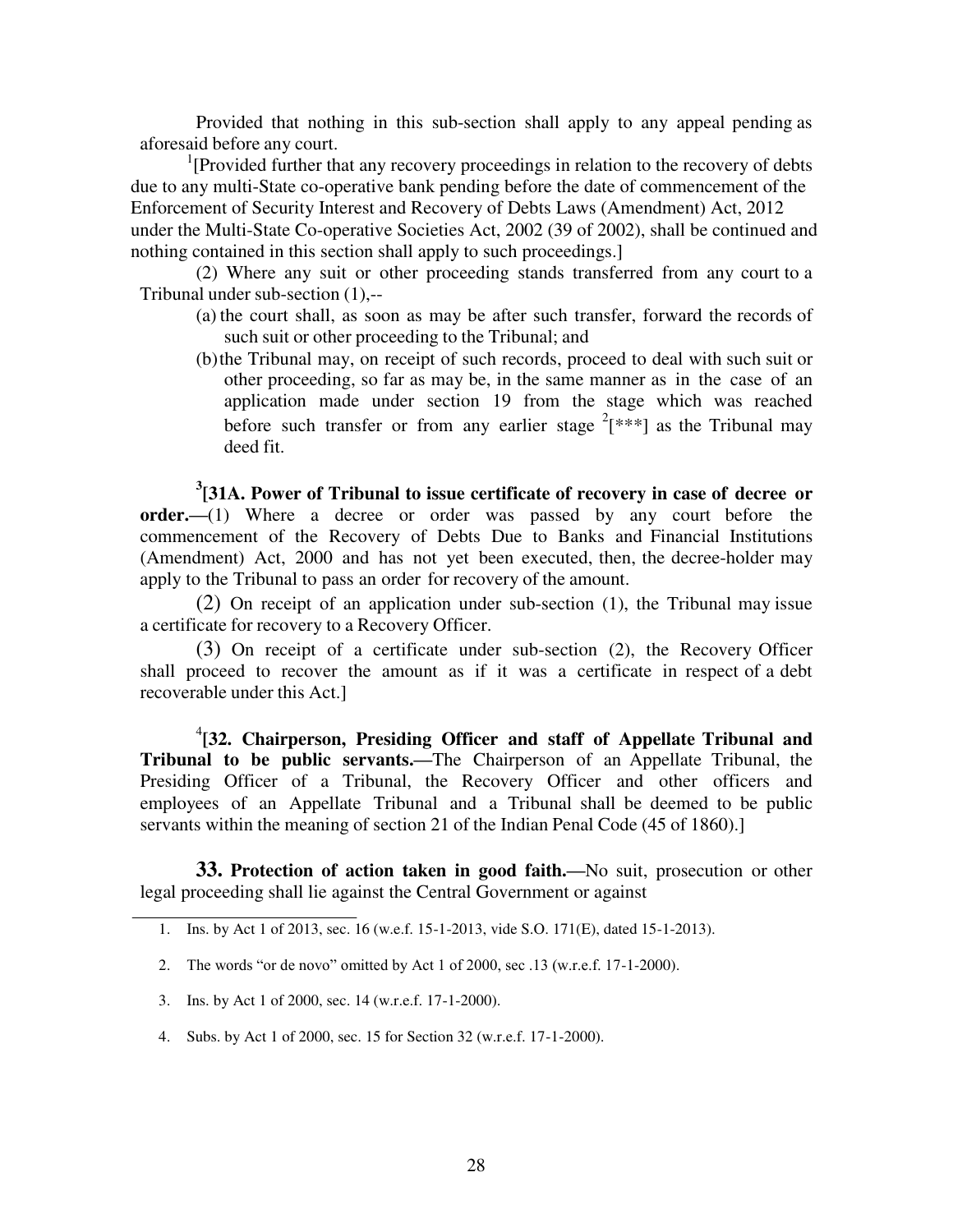<sup>1</sup>[the Presiding Officer of a Tribunal or the Chairperson of an Appellate Tribunal] or against the Recovery Officer for anything which is in good faith done or intended to be done in pursuance of this Act or any rule or order made thereunder.

**34.** Act to have over-riding effect.—(1) Save as provided under sub- section (2), the provisions of this Act shall have effect notwithstanding anything inconsistent therewith contained in any other law for the time being in force or in any instrument having effect by virtue of any law other than this Act.

(2) The provisions of this Act or the rules made thereunder shall be in addition to, and not in derogation of, the Industrial Finance Corporation Act, 1948 (15 of 1948), the State Financial Corporations Act, 1951 (63 of 1951), the Unit Trust of India Act, 1963 (52 of 1963), the Industrial Reconstruction Bank of India Act, 1984 (62 of 1984)  $2$ [, the Sick Industrial Companies (Special Provisions) Act, 1985 (1 of 1986) and the Small Industries Development Bank of India Act, 1989 (39 of 1989)].

**35. Power to remove difficulties.—**(1) If any difficulty arises in giving effect to the provisions of this Act, the Central Government may, by order published in the Official Gazette make such provisions, not inconsistent with the provisions of this Act, as appear to it to be necessary or expedient for removing the difficulty:

Provided that no such order shall be made after the expiry of the period of three years from the date of commencement of this Act.

(2) Every order made under this section shall, as soon as may be after it is made, be laid before each House of Parliament.

**36. Power to make rules.—**(1) The Central Government may, by notification, make rules to carry out the provisions of this Act.

<sup>1.</sup> Subs. by Act 1 of 2000, sec. 2, for "the Presiding Officer of a Tribunal or an Appellate Tribunal" (w.r.e.f. 17- 1-2000).

<sup>2.</sup> Subs. by Act 1 of 2000, sec. 16 for "and the Sick Industrial companies (Special Provisions) Act, 1985 (1 of 1986)" (w.r.e.f. 17-1-2000).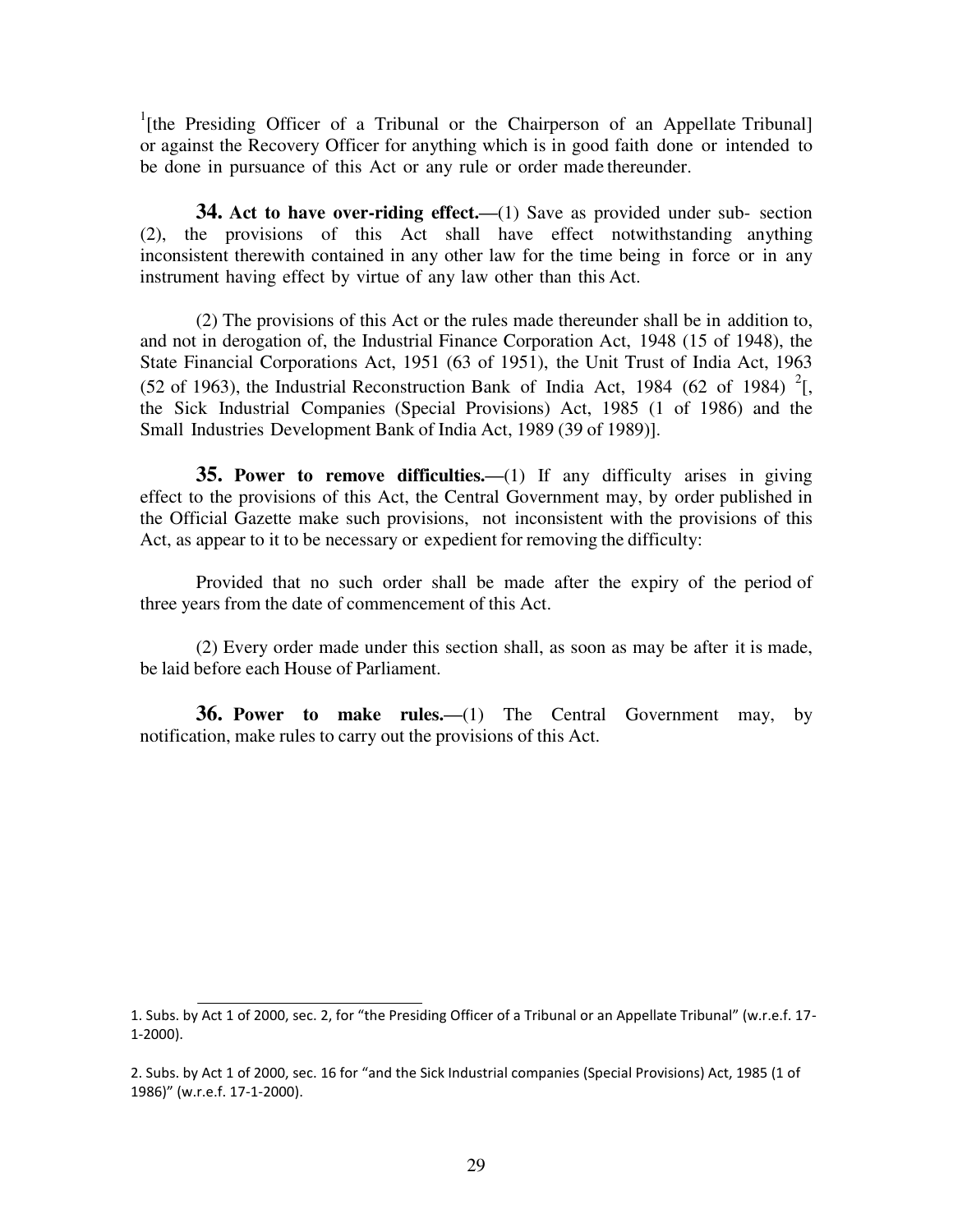(2) Without prejudice to the generality of the foregoing powers, such rules may, provide for all or any of the following matters, namely:--

- (a) the salaries and allowances and other terms and conditions of service of  $\frac{1}{1}$ [the Chairpersons, the Presiding Officers], Recovery Officers and other officers and employees of the Tribunal and the Appellate Tribunal under sections 7, 12 and 13;
- (b) The procedure for the investigation of misbehaviour or incapacity of  $2$ [the Chairpersons of Appellate Tribunals and the Presiding Officers of the Tribunals] under sub-section (3) of section 15;
- (c) The form in which an application may be made under section 19, the documents and other evidence by which such application shall be accompanied and the fees payable in respect of the filing of such application;
- $3$ [(cc)The rate of fee to be refunded to the applicant under sub-section (3A) of section 19 of the Act.]
	- (d)the form in which an appeal may be filed before the Appellate Tribunal under section 20 and the fees payable in respect of such appeal;
	- (e) any other matter which is required to be, or may be, prescribed.

 $^{4}$ [(3) Every notification issued under sub-section (4) of section 1, section 3 and section 8 and every rule made by the Central Government under this Act, shall be laid, as soon as may be after it is made, before each House of Parliament, while it is in session, for a total period of thirty days which may be comprised in one session or in two or more successive sessions, and if, before the expiry of the session immediately following the session or the successive sessions aforesaid, both Houses agree in making any modification in the notification or rule or both Houses agree that the notification or rule should not be issued or made, the notification or rule shall thereafter have effect only in such modified form or be of no effect, as the case may be; so, however, that any such modification or annulment shall be without prejudice to the validity of anything previously done under that notification or rule.]

Subs. by Act 1 of 2000, sec. 17, for "the Presiding Officers" (w.r.e.f. 17-1-2000).

 $\frac{2}{3}$  Subs. by Act 1 of 2000, sec. 17, for "the Presiding Officer of the Tribunal and Appellate Tribunals" (w.r.e.f. 17-1-2000).

<sup>3</sup> Ins. by Act 1 of 2013, sec. 17 (w.e.f. 15-1-2013, vide S.O. 171(E), dated 15-1-2013).

<sup>4</sup> Subs. by Act 1 of 2000, sec. 17, for sub-section (3) (w.r.e.f. 17-1-2000).